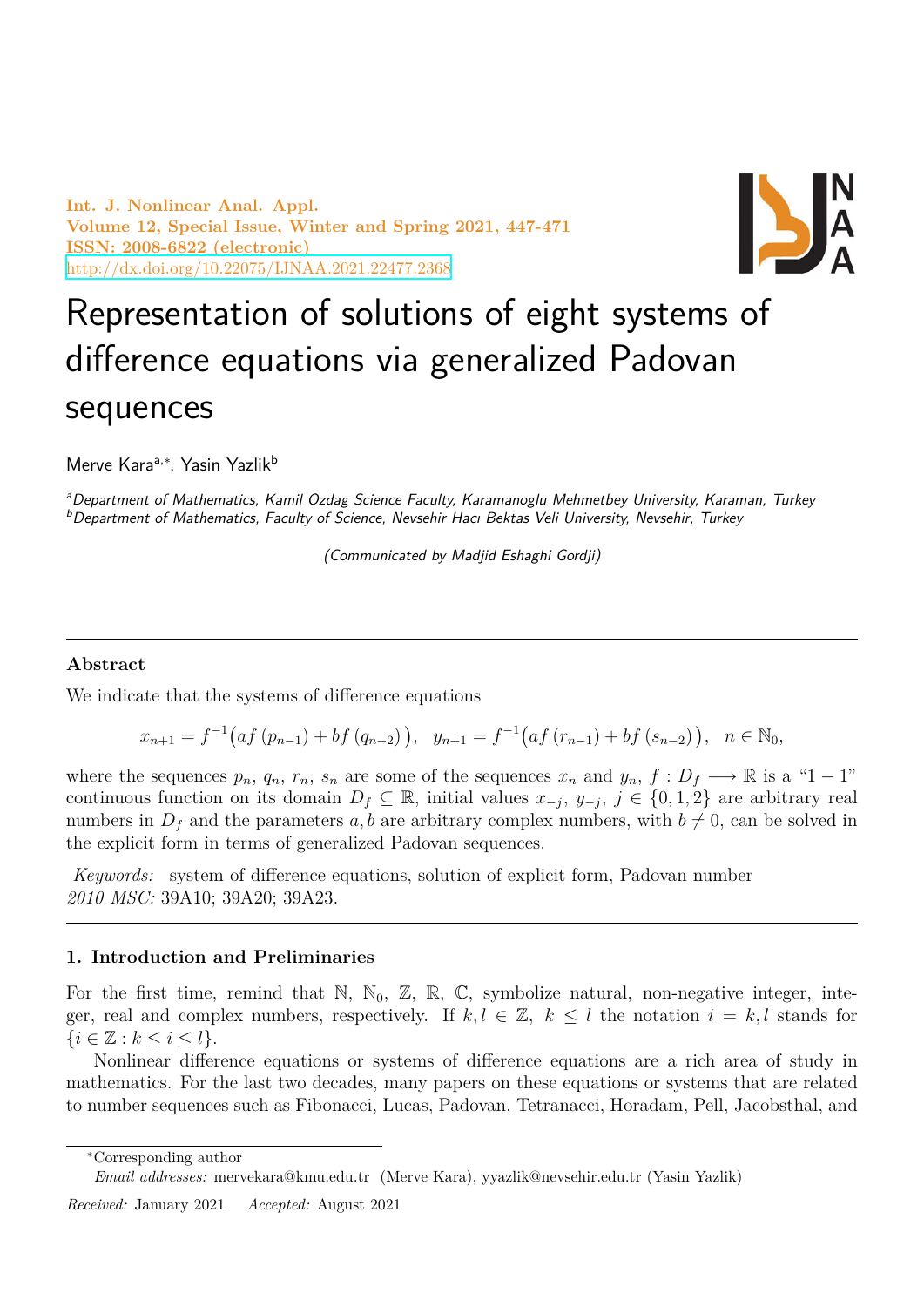Jacobsthal-Lucas sequences and generalized of these number sequences, have been published (see, e.g., [3, 4, 5, 10, 13, 16, 21, 26, 27, 28, 31, 32, 33, 36]). In addition, other type difference equations or systems of difference equations were studied in  $[11, 12, 14, 17, 18, 20, 30, 34, 35, 38]$ .

The equation

<span id="page-1-0"></span>
$$
x_{n+1} = \frac{ax_{n-l}x_{n-k}}{bx_{n-p} \pm cx_{n-q}}, \quad n \in \mathbb{N}_0,
$$
\n(1.1)

where the initial conditions are arbitrary positive [real](#page-23-2) [nu](#page-23-3)[mbe](#page-23-4)[rs,](#page-23-5) *k[, l](#page-23-6), [p,](#page-23-7) [q](#page-23-8)* a[re n](#page-24-4)[on-](#page-24-5)[nega](#page-24-6)tive integers and *a, b, c* are positive constants, is some of the difference equations whose solutions are related to number sequences. Several mathematicians have been struggled positive solutions of concrete special cases of equation (1.1). Firstly, Elabbasy et al., in [3, 4], attained positive solutions of some special cases of equation (1.1) by using induction principle. One of the special cases is

$$
x_{n+1} = \frac{x_{n-1}x_{n-2}}{x_{n-1} + x_{n-2}}, \quad n \in \mathbb{N}_0,
$$
\n(1.2)

whose solutions ar[e as](#page-1-0)sociated with the well known Padovan numbers in literature. In addition, the multi-dimensional expansion of the concrete some special cases of equation (1.1) can be seen in the literature (see, e.g.,  $[2, 6, 7, 8, 9, 22, 23, 37]$ ). The another equation

$$
x_{n+1} = a + \frac{b}{x_n} + \frac{c}{x_n x_{n-1}}, \quad n \in \mathbb{N}_0,
$$
\n(1.3)

where the parameter[s](#page-22-0) *[a,](#page-23-11)b,c* [a](#page-23-13)n[d](#page-23-14) [init](#page-23-15)[ial](#page-23-16) [valu](#page-24-7)es  $x_{-1}$  and  $x_0$  are complex numbers and  $c \neq 0$ , which is one of these equations. The solutions of equation (1.3) are related to number sequence, has dealt with in  $[24]$ . Unlike in  $(1.1)$ , by using convenient transformation the equation in  $(1.3)$  reduce to the next third-order linear difference equation with constant coefficients

<span id="page-1-1"></span>
$$
x_{n+1} = ax_n + bx_{n-1} + cx_{n-2}, \quad n \in \mathbb{N}_0,
$$
\n
$$
(1.4)
$$

which h[as a](#page-23-17)ctually the [gen](#page-1-0)eral solution

<span id="page-1-2"></span>
$$
x_n = x_0 S_n + x_{-1} (S_{n+1} - a S_n) + c x_{-2} S_{n-1}, \quad n \in \mathbb{N}_0,
$$
\n
$$
(1.5)
$$

where  $(S_n)_{n \geq -2}$  of equation (1.4) satisfying the initial values  $S_{-2} = S_{-1} = 0$ ,  $S_0 = 1$ . Recently in [25], among other things, the next difference equation

<span id="page-1-6"></span><span id="page-1-3"></span>
$$
x_n = f^{-1}(af(x_{n-1}) + bf(x_{n-2}) + cf(x_{n-3})), \ n \in \mathbb{N}_0,
$$
\n(1.6)

where  $f: D_f \longrightarrow \mathbb{R}$  is a "1-[1"](#page-1-2) continuous function on its domain  $D_f \subseteq \mathbb{R}$ , parameters  $a, b, c$  and the i[nit](#page-23-18)ial values  $x_{-3}$ ,  $x_{-2}$  and  $x_{-1}$  are real numbers, is a generalization of the equation (1.4). Morever, the authors have got the solution of the equation  $(1.6)$  in relation to the solution given in  $(1.5)$ .

On the other hand, one of the popular topics for system of difference equations is also symmetric and close-to-symmetric systems such as

<span id="page-1-4"></span>
$$
x_{n+1} = g(p_{n-k}, q_{n-l}), \quad y_{n+1} = g(r_{n-k}, s_{n-l}), \quad n \in \mathbb{N}_0,
$$
\n(1.7)

where the sequences  $p_n$ ,  $q_n$ ,  $r_n$ ,  $s_n$  are some of the sequences  $x_n$  and  $y_n$  and  $k$ ,  $l$  are fixed natural numbers. There are some of studies which are some special cases of the system (1.7) in literature (see, for example, [1, 15, 19, 29, 39]).

Motivated by this line of investigations, here we indicate that the systems of difference equations

$$
x_{n+1} = f^{-1}(af(p_{n-1}) + bf(q_{n-2})), y_{n+1} = f^{-1}(af(r_{n-1}) + bf(s_{n-2})), n \in \mathbb{N}_0,
$$
 (1.8)

<span id="page-1-5"></span>where the sequenc[es](#page-22-1)  $p_n$  $p_n$ ,  $q_n$  $q_n$ ,  $r_n$  $r_n$ ,  $s_n$  $s_n$  are some of the sequences  $x_n$  and  $y_n$ ,  $f: D_f \longrightarrow \mathbb{R}$  is a "1 *−* 1" continuous function on its domain  $D_f \subseteq \mathbb{R}$ , the initial values  $x_{-j}$ ,  $y_{-j}$ ,  $j \in \{0, 1, 2\}$  are arbitrary real numbers and the parameters and a, b are arbitrary complex numbers, can be solved. To do this, we will use the solutions given in  $(1.5)$  and the solutions obtained by rearranging these solutions.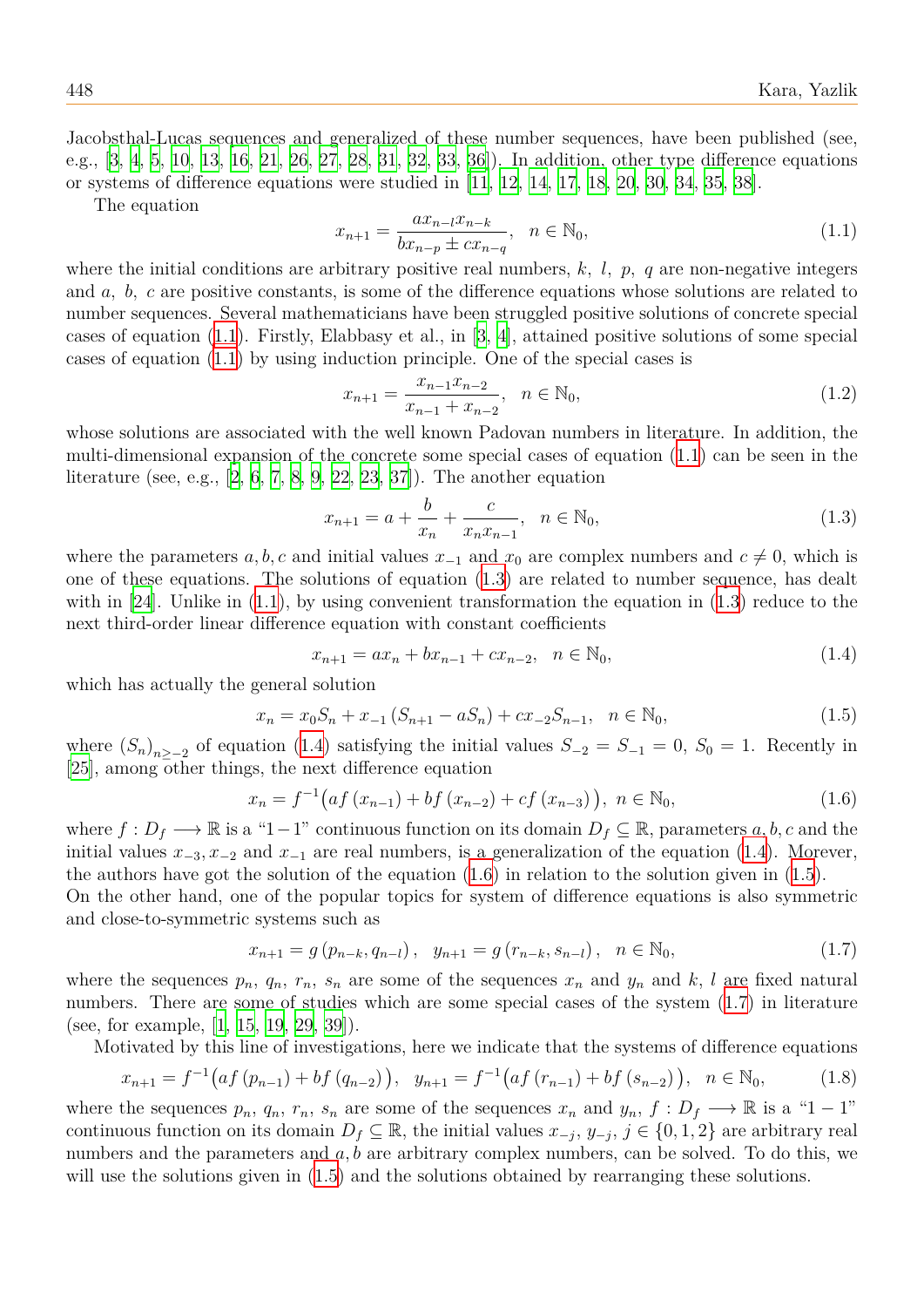#### **2. Main Results**

In this section, we consider the eight special cases of systems (1.8), where the sequences  $p_n$ ,  $q_n$ ,  $r_n$ ,  $s_n$  are some of the sequences  $x_n$  and  $y_n$ , for  $n \geq -2$ , and initial values  $x_{-j}$ ,  $y_{-j}$ ,  $j \in \{0, 1, 2\}$ , are arbitrary real numbers.

# 2.1. Case 1:  $p_n = x_n$ ,  $q_n = x_n$ ,  $r_n = x_n$ ,  $s_n = y_n$ In this case, system (1.8) becomes

$$
x_{n+1} = f^{-1}(af(x_{n-1}) + bf(x_{n-2})), y_{n+1} = f^{-1}(af(x_{n-1}) + bf(y_{n-2})), n \in \mathbb{N}_0.
$$
 (2.1)

Since *f* is " $1 - 1$ ", from  $(2.1)$ 

<span id="page-2-1"></span><span id="page-2-0"></span>
$$
f(x_{n+1}) = af(x_{n-1}) + bf(x_{n-2}), \quad f(y_{n+1}) = af(x_{n-1}) + bf(y_{n-2}), \quad n \in \mathbb{N}_0.
$$
 (2.2)

By using the changes of [varia](#page-2-0)bles

$$
f(x_n) = u_n
$$
, and  $f(y_n) = v_n$ ,  $n \ge -2$ , (2.3)

system (2.2) is transformed to the following one

<span id="page-2-7"></span>
$$
u_{n+1} = au_{n-1} + bu_{n-2}, \quad v_{n+1} = au_{n-1} + bv_{n-2}, \quad n \in \mathbb{N}_0. \tag{2.4}
$$

By taki[ng](#page-2-1)  $a = 0$ ,  $b = a$ ,  $c = b$  in (1.4) and  $S_n = J_{n+1}$ , for all  $n \ge -2$ , which is called generalized Padovan sequence, in (1.5) the solution of the first equation in (2.4) as

<span id="page-2-2"></span>
$$
u_n = u_0 J_{n+1} + u_{-1} J_{n+2} + b u_{-2} J_n, \ n \in \mathbb{N}_0.
$$
\n
$$
(2.5)
$$

By subtracting the sec[ond](#page-1-6) one from the first equations in (2.4), [we](#page-2-2) have

<span id="page-2-5"></span>
$$
u_{n+1} - v_{n+1} = b(u_{n-2} - v_{n-2}), \ n \in \mathbb{N}_0.
$$
\n(2.6)

From (2.6) we see that [the](#page-2-2) sequence  $(u_n - v_n)_{n \ge -2}$  satisfies the following difference equation

$$
w_n = bw_{n-3}, \ n \ge 1,\tag{2.7}
$$

from [whic](#page-2-3)h it follows that

<span id="page-2-4"></span><span id="page-2-3"></span>
$$
u_{3n+i} - v_{3n+i} = b^{n+1} \left( u_{i-3} - v_{i-3} \right), \tag{2.8}
$$

for  $n \in \mathbb{N}_0$ ,  $i \in \{1, 2, 3\}$ . From  $(2.5)$  and  $(2.8)$ , we get

$$
v_{3n+i} = u_{3n+i} - b^{n+1}u_{i-3} + b^{n+1}v_{i-3},
$$
  
=  $u_0 J_{3n+i+1} + u_{-1} J_{3n+i+2} + bu_{-2} J_{3n+i} - b^{n+1} u_{i-3} + b^{n+1} v_{i-3},$  (2.9)

<span id="page-2-6"></span>for  $n \in \mathbb{N}_0$ ,  $i \in \{1, 2, 3\}$ .

Employing  $(2.5)$  and  $(2.9)$  in  $(2.3)$  and after some calculation, we obtain

<span id="page-2-8"></span>
$$
x_{n} = f^{-1} \left[ f(x_{0}) J_{n+1} + f(x_{-1}) J_{n+2} + bf(x_{-2}) J_{n} \right], \ n \ge -2,
$$
\n(2.10)

$$
y_{3n+1} = f^{-1}(f(x_0) J_{3n+2} + f(x_{-1}) J_{3n+3} + f(x_{-2}) (bJ_{3n+1} - b^{n+1}) + b^{n+1} f(y_{-2}), \ n \ge -1, \tag{2.11}
$$

$$
y_{3n+2} = f^{-1}(f(x_0)J_{3n+3} + f(x_{-1})(J_{3n+4} - b^{n+1}) + bf(x_{-2})J_{3n+2} + b^{n+1}f(y_{-1})), \quad n \ge -1,\tag{2.12}
$$

$$
y_{3n+3} = f^{-1}(f(x_0) (J_{3n+4} - b^{n+1}) + f(x_{-1}) J_{3n+5} + bf(x_{-2}) J_{3n+3} + b^{n+1} f(y_0)), \ n \ge -1. \tag{2.13}
$$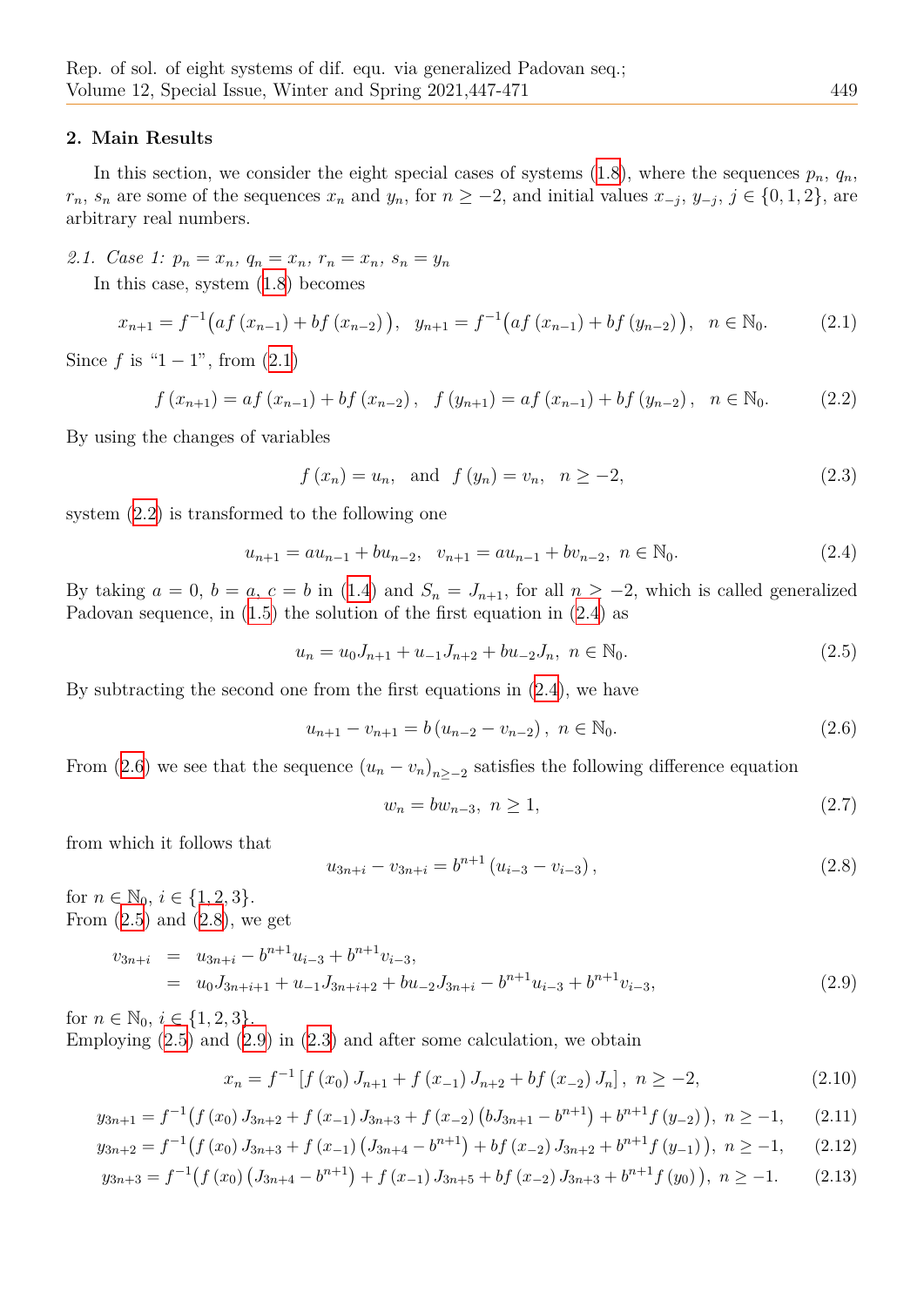2.2. Case 2:  $p_n = y_n$ ,  $q_n = x_n$ ,  $r_n = y_n$ ,  $s_n = y_n$ 

In this case, we obtain the system

$$
x_{n+1} = f^{-1}(af(y_{n-1}) + bf(x_{n-2})), y_{n+1} = f^{-1}(af(y_{n-1}) + bf(y_{n-2})), n \in \mathbb{N}_0.
$$
 (2.14)

Note that system  $(2.14)$  are obtained from equations  $(2.1)$  by interchanging letters x and y, from which all the statements concerning solutions to the equations follow from the corresponding statements in Case 1 by only interchanging letters *x* and *y*.

<span id="page-3-0"></span>The general soluti[ons t](#page-3-0)o the system (2.14) is given

$$
x_{3n+1} = f^{-1}(f(y_0) J_{3n+2} + f(y_{-1}) J_{3n+3} + f(y_{-2}) (bJ_{3n+1} - b^{n+1}) + b^{n+1} f(x_{-2})), \ n \ge -1, \qquad (2.15)
$$

$$
x_{3n+2} = f^{-1}(f(y_0) J_{3n+3} + f(y_{-1}) (J_{3n+4} - b^{n+1}) + bf(y_{-2}) J_{3n+2} + b^{n+1} f(x_{-1})), \ n \ge -1, \qquad (2.16)
$$

$$
x_{3n+3} = f^{-1}(f(y_0) (J_{3n+4} - b^{n+1}) + f(y_{-1}) J_{3n+5} + bf(y_{-2}) J_{3n+3} + b^{n+1} f(x_0)), \ n \ge -1, \qquad (2.17)
$$

$$
y_n = f^{-1}(f(y_0) J_{n+1} + f(y_{-1}) J_{n+2} + bf(y_{-2}) J_n), \ n \ge -2.
$$
 (2.18)

2.3. Case 3:  $p_n = y_n$ ,  $q_n = y_n$ ,  $r_n = x_n$ ,  $s_n = y_n$ 

In this case, system (1.8) is expressed as

$$
x_{n+1} = f^{-1}(af(y_{n-1}) + bf(y_{n-2})), y_{n+1} = f^{-1}(af(x_{n-1}) + bf(y_{n-2})), n \in \mathbb{N}_0.
$$
 (2.19)

Since *f* is " $1 - 1$ ", from [\(2.1](#page-1-5)9)

<span id="page-3-2"></span><span id="page-3-1"></span>
$$
f(x_{n+1}) = af(y_{n-1}) + bf(y_{n-2}), \quad f(y_{n+1}) = af(x_{n-1}) + bf(y_{n-2}), \quad n \in \mathbb{N}_0.
$$
 (2.20)

By using the changes of [variab](#page-3-1)les

$$
f(x_n) = u_n, \quad n \ge -1, \text{ and } f(y_n) = v_n, \quad n \ge -2,
$$
 (2.21)

system (2.20) is transformed to the following one

$$
u_{n+1} = av_{n-1} + bv_{n-2}, \quad v_{n+1} = au_{n-1} + bv_{n-2}, \quad n \in \mathbb{N}_0. \tag{2.22}
$$

Employi[ng th](#page-3-2)e first equation in (2.22) in the second one we get

<span id="page-3-4"></span><span id="page-3-3"></span>
$$
v_{n+1} = bv_{n-2} + a^2 v_{n-3} + abv_{n-4}, \ n \ge 2. \tag{2.23}
$$

Equation (2.23) can be written i[n the](#page-3-3) following form

$$
v_{n+1} + av_{n-1} = a(v_{n-1} + av_{n-3}) + b(v_{n-2} + av_{n-4}), \ n \ge 2,
$$
\n(2.24)

from  $(2.5)$ , [we](#page-3-4) can write the solution of equation  $(2.24)$  as

$$
v_{n+1} + av_{n-1} = J_n(v_2 + av_0) + J_{n+1}(v_1 + av_{-1}) + bJ_{n-1}(v_0 + av_{-2}), \ n \ge -1. \tag{2.25}
$$

By us[ing](#page-2-5)  $(2.25)$  in  $(2.23)$ , we obtain

<span id="page-3-5"></span>
$$
v_{n+1} = a^2 v_{n-3} + b \big( J_{n-3} \left( v_2 + av_0 \right) + J_{n-2} \left( v_1 + av_{-1} \right) + b J_{n-4} \left( v_0 + av_{-2} \right) \big), \ n \ge 1, \tag{2.26}
$$

from equa[tion](#page-3-5) (2.26[\) we](#page-3-4) get

<span id="page-3-6"></span>
$$
v_n = a^2 v_{n-4} + b \big( J_{n-4} \left( v_2 + av_0 \right) + J_{n-3} \left( v_1 + av_{-1} \right) + b J_{n-5} \left( v_0 + av_{-2} \right) \big), \ n \ge 2. \tag{2.27}
$$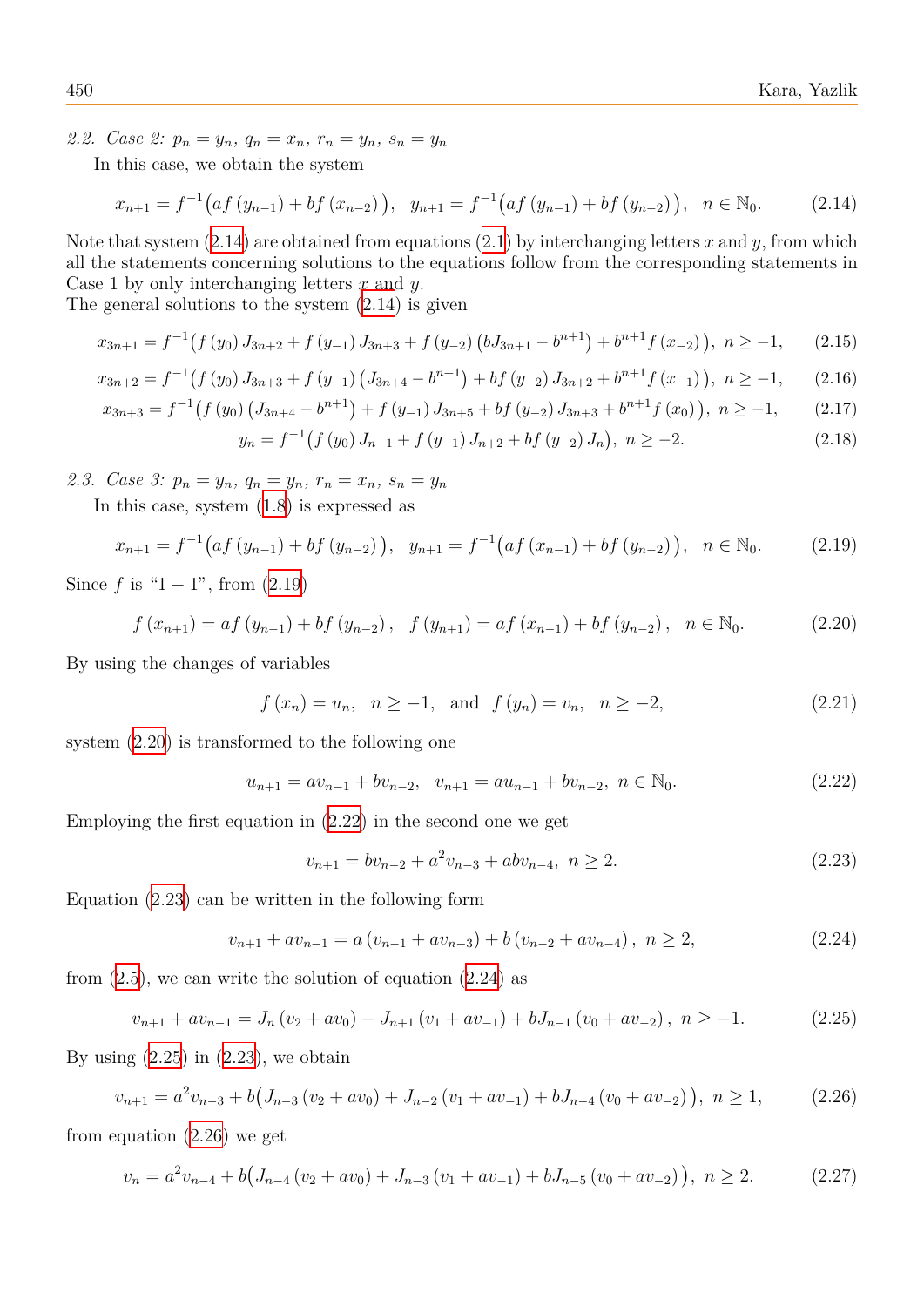Equation (2.27) is separated to the following four ones

$$
v_{4n+i} = a^2 v_{4(n-1)+i} + b J_{4n+i-4} (v_2 + av_0) + b J_{4n+i-3} (v_1 + av_{-1}) + b^2 J_{4n+i-5} (v_0 + av_{-2}), \quad (2.28)
$$

for  $n \in \mathbb{N}, i \in \{-2, -1, 0, 1\}.$ 

Telescoping summation of the equalities in (2.28) gives

$$
v_{4n+i} = (a^2)^n v_i + (v_2 + av_0) b \sum_{j=0}^{n-1} (a^2)^{n-j-1} J_{4j+i} + (v_1 + av_{-1}) b \sum_{j=0}^{n-1} (a^2)^{n-j-1} J_{4j+i+1}
$$
  
+ 
$$
b^2 (v_0 + av_{-2}) \sum_{j=0}^{n-1} (a^2)^{n-j-1} J_{4j+i-1},
$$
 (2.29)

for  $n \in \mathbb{N}_0$ ,  $i \in \{-2, -1, 0, 1\}$ . From (2.29) and since

 $v_2 = au_0 + bv_{-1}$ , and  $v_1 = au_{-1} + bv_{-2}$ .

By using the definition of the  $(J_n)_{n \in \mathbb{N}_0}$  sequence, we have

$$
v_{4n+i} = (a^{2})^{n} v_{i} + (au_{0} + bv_{-1} + av_{0}) b \sum_{j=0}^{n-1} (a^{2})^{n-j-1} J_{4j+i}
$$
  
+ 
$$
(au_{-1} + bv_{-2} + av_{-1}) b \sum_{j=0}^{n-1} (a^{2})^{n-j-1} J_{4j+i+1} + b^{2} (v_{0} + av_{-2}) \sum_{j=0}^{n-1} (a^{2})^{n-j-1} J_{4j+i-1}
$$
  
= 
$$
(a^{2})^{n} v_{i} + b^{2} v_{-2} \left( \sum_{j=0}^{n-1} (a^{2})^{n-j-1} J_{4j+i+1} + a \sum_{j=0}^{n-1} (a^{2})^{n-j-1} J_{4j+i-1} \right)
$$
  
+ 
$$
bv_{-1} \left( a \sum_{j=0}^{n-1} (a^{2})^{n-j-1} J_{4j+i+1} + b \sum_{j=0}^{n-1} (a^{2})^{n-j-1} J_{4j+i} \right)
$$
  
+ 
$$
bv_{0} \left( a \sum_{j=0}^{n-1} (a^{2})^{n-j-1} J_{4j+i} + b \sum_{j=0}^{n-1} (a^{2})^{n-j-1} J_{4j+i-1} \right) + abu_{-1} \sum_{j=0}^{n-1} (a^{2})^{n-j-1} J_{4j+i+1}
$$
  
+ 
$$
abu_{0} \sum_{j=0}^{n-1} (a^{2})^{n-j-1} J_{4j+i}
$$
  
= 
$$
(a^{2})^{n} v_{i} + b^{2} v_{-2} \left( \sum_{j=0}^{n-1} (a^{2})^{n-j-1} J_{4j+i+1} + a \sum_{j=0}^{n-1} (a^{2})^{n-j-1} J_{4j+i-1} \right)
$$
  
+ 
$$
bv_{-1} \sum_{j=0}^{n-1} (a^{2})^{n-j-1} J_{4j+i+3} + bv_{0} \sum_{j=0}^{n-1} (a^{2})^{n-j-1} J_{4j+i+2} + abu_{-1} \sum_{j=0}^{n-1} (a^{2})^{n-j-1} J_{4j+i+1}
$$
  
+ 
$$
abu_{0} \
$$

for  $n \in \mathbb{N}_0$ ,  $i \in \{-2, -1, 0, 1\}$ . By using (2.30) in the first equation in (2.22) and the definition of the  $(J_n)_{n\in\mathbb{N}_0}$  sequence, it follows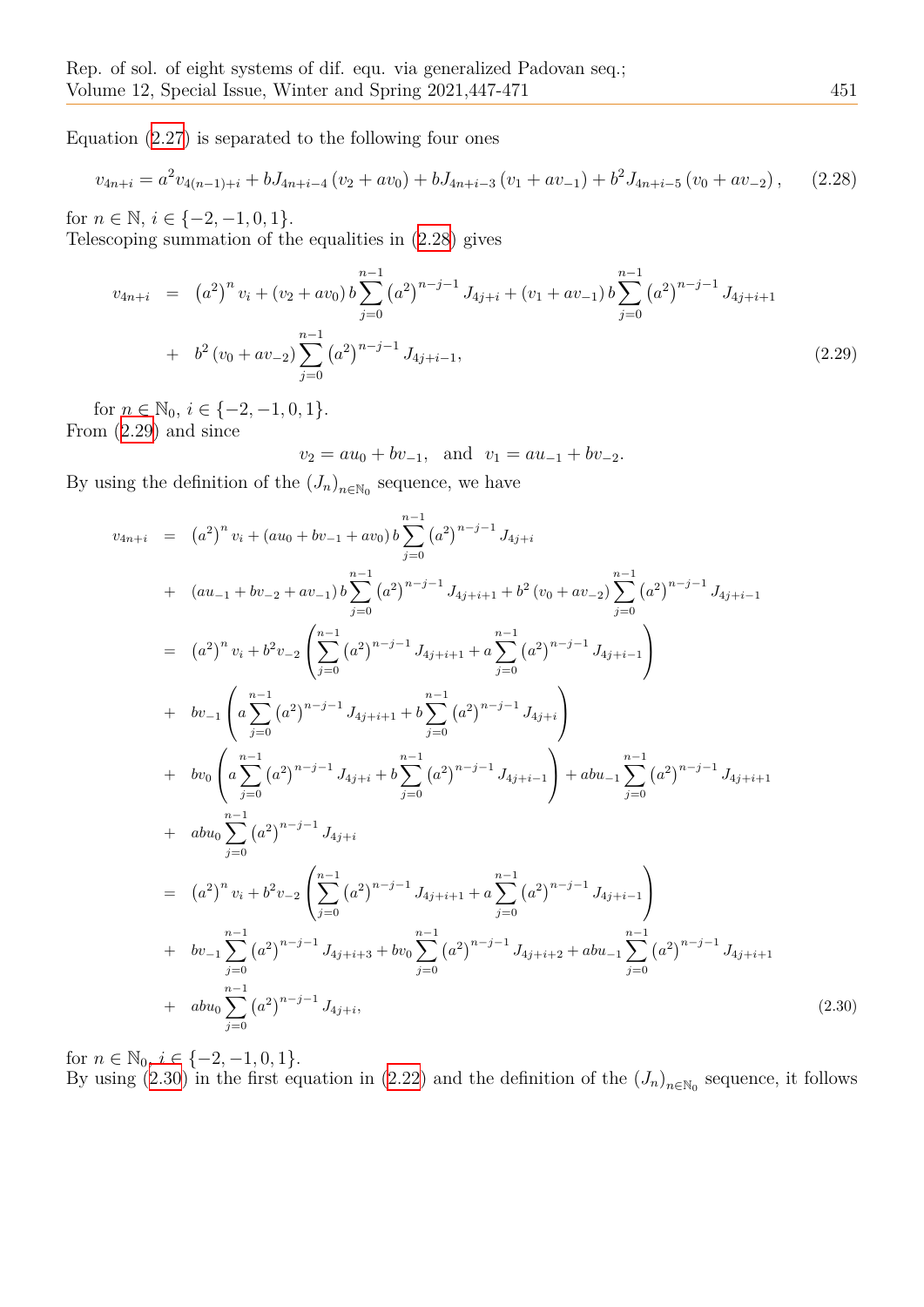that

$$
u_{4n+i+1} = av_{4n+i-1} + bv_{4n+i-2}
$$
\n
$$
= a \left[ (a^{2})^{n} v_{i-1} + b^{2} v_{-2} \left( \sum_{j=0}^{n-1} (a^{2})^{n-j-1} J_{4j+i} + a \sum_{j=0}^{n-1} (a^{2})^{n-j-1} J_{4j+i-2} \right) \right]
$$
\n
$$
+ bv_{-1} \sum_{j=0}^{n-1} (a^{2})^{n-j-1} J_{4j+i+2} + bv_{0} \sum_{j=0}^{n-1} (a^{2})^{n-j-1} J_{4j+i+1} + abu_{-1} \sum_{j=0}^{n-1} (a^{2})^{n-j-1} J_{4j+i}
$$
\n
$$
+ abu_{0} \sum_{j=0}^{n-1} (a^{2})^{n-j-1} J_{4j+i-1} \right] + b \left[ (a^{2})^{n} v_{i-2} + b^{2} v_{-2} \left( \sum_{j=0}^{n-1} (a^{2})^{n-j-1} J_{4j+i-1} + a \sum_{j=0}^{n-1} (a^{2})^{n-j-1} J_{4j+i-3} \right) \right]
$$
\n
$$
+ bv_{-1} \sum_{j=0}^{n-1} (a^{2})^{n-j-1} J_{4j+i+1} + bv_{0} \sum_{j=0}^{n-1} (a^{2})^{n-j-1} J_{4j+i} + abu_{-1} \sum_{j=0}^{n-1} (a^{2})^{n-j-1} J_{4j+i-1}
$$
\n
$$
+ abu_{0} \sum_{j=0}^{n-1} (a^{2})^{n-j-1} J_{4j+i-2} \right]
$$
\n
$$
= (a^{2})^{n} u_{i+1} + b^{2} v_{-2} \left( \sum_{j=0}^{n-1} (a^{2})^{n-j-1} J_{4j+i+2} + a \sum_{j=0}^{n-1} (a^{2})^{n-j-1} J_{4j+i} \right) + bv_{-1} \sum_{j=0}^{n-1} (a^{2})^{n-j-1} J_{4j+i+4}
$$
\n
$$
+ bv_{0} \sum_{j=0}^{n-1} (a^{2})^{n-j-1} J_{4j+i+3} + abu_{
$$

for  $n \in \mathbb{N}_0$ ,  $i \in \{-2, -1, 0, 1\}$ . From  $(2.30),(2.31)$ , the definition of the  $(J_n)_{n \in \mathbb{N}_0}$  sequence, we obtain

$$
u_{4n-1} = (a^2)^n u_{-1} + b^2 v_{-2} \left( \sum_{j=0}^{n-1} (a^2)^{n-j-1} J_{4j} + a \sum_{j=0}^{n-1} (a^2)^{n-j-1} J_{4j-2} \right) + b v_{-1} \sum_{j=0}^{n-1} (a^2)^{n-j-1} J_{4j+2}
$$
  
+ 
$$
b v_0 \sum_{j=0}^{n-1} (a^2)^{n-j-1} J_{4j+1} + ab u_{-1} \sum_{j=0}^{n-1} (a^2)^{n-j-1} J_{4j} + ab u_0 \sum_{j=0}^{n-1} (a^2)^{n-j-1} J_{4j-1}
$$
  
= 
$$
b^2 v_{-2} \left( \sum_{j=0}^{n-1} (a^2)^{n-j-1} J_{4j} + a \sum_{j=0}^{n-1} (a^2)^{n-j-1} J_{4j-2} \right) + b v_{-1} \sum_{j=0}^{n-1} (a^2)^{n-j-1} J_{4j+2}
$$
  
+ 
$$
b v_0 \sum_{j=0}^{n-1} (a^2)^{n-j-1} J_{4j+1} + u_{-1} \left( (a^2)^n + ab \sum_{j=0}^{n-1} (a^2)^{n-j-1} J_{4j} \right) + ab u_0 \sum_{j=0}^{n-1} (a^2)^{n-j-1} J_{4j-1}, \qquad (2.32)
$$

$$
u_{4n} = (a^{2})^{n} u_{0} + b^{2} v_{-2} \left( \sum_{j=0}^{n-1} (a^{2})^{n-j-1} J_{4j+1} + a \sum_{j=0}^{n-1} (a^{2})^{n-j-1} J_{4j-1} \right) + b v_{-1} \sum_{j=0}^{n-1} (a^{2})^{n-j-1} J_{4j+3}
$$
  
+ 
$$
b v_{0} \sum_{j=0}^{n-1} (a^{2})^{n-j-1} J_{4j+2} + ab u_{-1} \sum_{j=0}^{n-1} (a^{2})^{n-j-1} J_{4j+1} + ab u_{0} \sum_{j=0}^{n-1} (a^{2})^{n-j-1} J_{4j}
$$
  
= 
$$
b^{2} v_{-2} \left( \sum_{j=0}^{n-1} (a^{2})^{n-j-1} J_{4j+1} + a \sum_{j=0}^{n-1} (a^{2})^{n-j-1} J_{4j-1} \right) + b v_{-1} \sum_{j=0}^{n-1} (a^{2})^{n-j-1} J_{4j+3}
$$
  
+ 
$$
b v_{0} \sum_{j=0}^{n-1} (a^{2})^{n-j-1} J_{4j+2} + ab u_{-1} \sum_{j=0}^{n-1} (a^{2})^{n-j-1} J_{4j+1} + u_{0} \left( (a^{2})^{n} + ab \sum_{j=0}^{n-1} (a^{2})^{n-j-1} J_{4j} \right), \qquad (2.33)
$$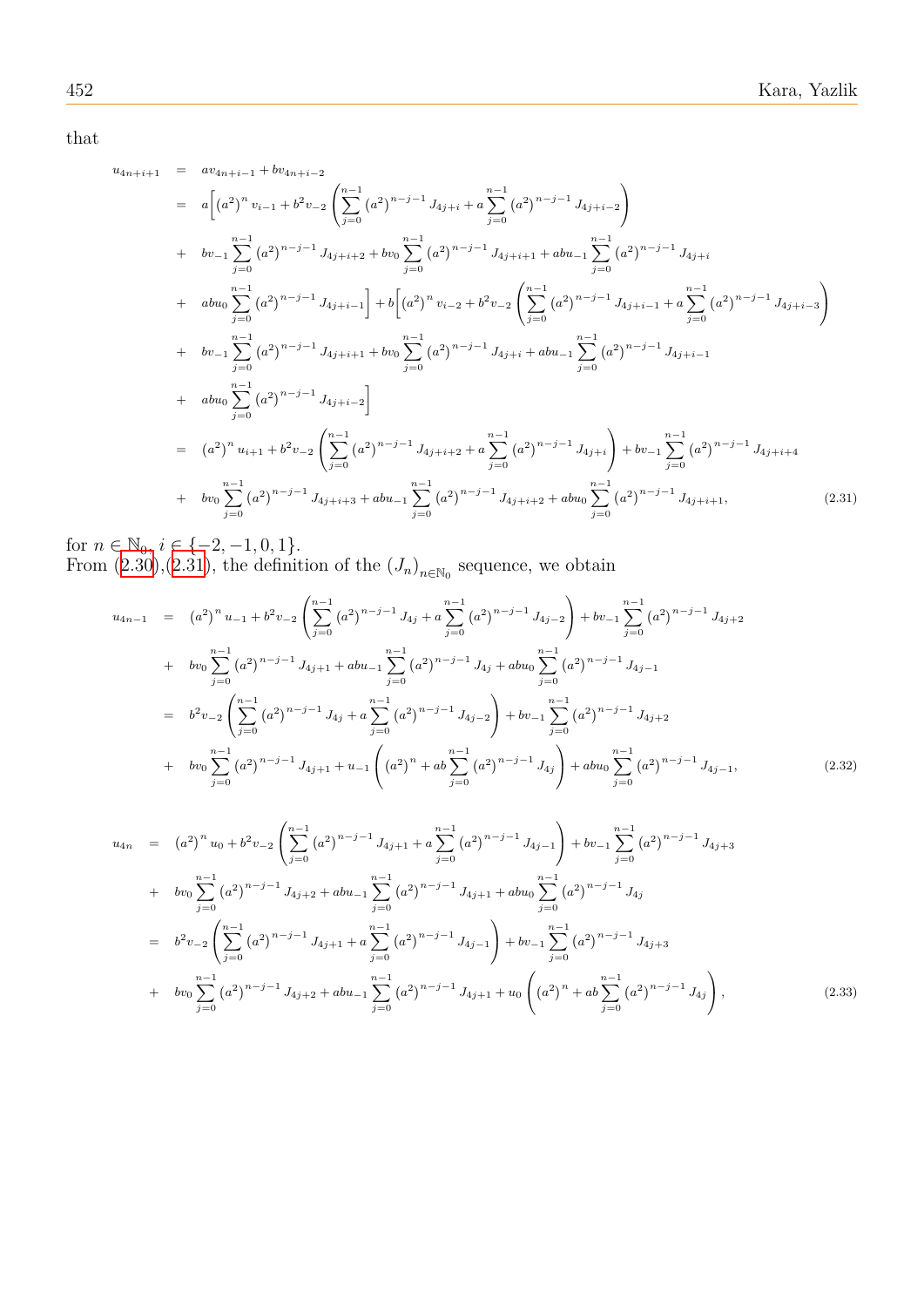$$
u_{4n+1} = (a^2)^n u_1 + b^2 v_{-2} \left( \sum_{j=0}^{n-1} (a^2)^{n-j-1} J_{4j+2} + a \sum_{j=0}^{n-1} (a^2)^{n-j-1} J_{4j} \right) + bv_{-1} \sum_{j=0}^{n-1} (a^2)^{n-j-1} J_{4j+4}
$$
  
+ 
$$
bv_0 \sum_{j=0}^{n-1} (a^2)^{n-j-1} J_{4j+3} + abu_{-1} \sum_{j=0}^{n-1} (a^2)^{n-j-1} J_{4j+2} + abu_0 \sum_{j=0}^{n-1} (a^2)^{n-j-1} J_{4j+1}
$$
  
= 
$$
v_{-2} \left( (a^2)^n b + b^2 \left( \sum_{j=0}^{n-1} (a^2)^{n-j-1} J_{4j+2} + a \sum_{j=0}^{n-1} (a^2)^{n-j-1} J_{4j} \right) \right)
$$
  
+ 
$$
v_{-1} \left( (a^2)^n a + b \sum_{j=0}^{n-1} (a^2)^{n-j-1} J_{4j+4} \right) + bv_0 \sum_{j=0}^{n-1} (a^2)^{n-j-1} J_{4j+3}
$$
  
+ 
$$
abu_{-1} \sum_{j=0}^{n-1} (a^2)^{n-j-1} J_{4j+2} + abu_0 \sum_{j=0}^{n-1} (a^2)^{n-j-1} J_{4j+1},
$$
 (2.34)

$$
u_{4n+2} = (a^2)^n u_2 + b^2 v_{-2} \left( \sum_{j=0}^{n-1} (a^2)^{n-j-1} J_{4j+3} + a \sum_{j=0}^{n-1} (a^2)^{n-j-1} J_{4j+1} \right) + bv_{-1} \sum_{j=0}^{n-1} (a^2)^{n-j-1} J_{4j+5}
$$
  
+ 
$$
bv_0 \sum_{j=0}^{n-1} (a^2)^{n-j-1} J_{4j+4} + abu_{-1} \sum_{j=0}^{n-1} (a^2)^{n-j-1} J_{4j+3} + abu_0 \sum_{j=0}^{n-1} (a^2)^{n-j-1} J_{4j+2}
$$
  
= 
$$
b^2 v_{-2} \left( \sum_{j=0}^{n-1} (a^2)^{n-j-1} J_{4j+3} + a \sum_{j=0}^{n-1} (a^2)^{n-j-1} J_{4j+1} \right) + v_{-1} \left( (a^2)^n b + b \sum_{j=0}^{n-1} (a^2)^{n-j-1} J_{4j+5} \right)
$$
  
+ 
$$
v_0 \left( (a^2)^n a + b \sum_{j=0}^{n-1} (a^2)^{n-j-1} J_{4j+4} \right) + abu_{-1} \sum_{j=0}^{n-1} (a^2)^{n-j-1} J_{4j+3}
$$
  
+ 
$$
abu_0 \sum_{j=0}^{n-1} (a^2)^{n-j-1} J_{4j+2}, \qquad (2.35)
$$

$$
v_{4n-2} = (a^2)^n v_{-2} + b^2 v_{-2} \left( \sum_{j=0}^{n-1} (a^2)^{n-j-1} J_{4j-1} + a \sum_{j=0}^{n-1} (a^2)^{n-j-1} J_{4j-3} \right) + b v_{-1} \sum_{j=0}^{n-1} (a^2)^{n-j-1} J_{4j+1}
$$
  
+ 
$$
b v_0 \sum_{j=0}^{n-1} (a^2)^{n-j-1} J_{4j} + ab u_{-1} \sum_{j=0}^{n-1} (a^2)^{n-j-1} J_{4j-1} + ab u_0 \sum_{j=0}^{n-1} (a^2)^{n-j-1} J_{4j-2}
$$
  
= 
$$
v_{-2} \left( (a^2)^n + b^2 \left( \sum_{j=0}^{n-1} (a^2)^{n-j-1} J_{4j-1} + a \sum_{j=0}^{n-1} (a^2)^{n-j-1} J_{4j-3} \right) \right) + b v_{-1} \sum_{j=0}^{n-1} (a^2)^{n-j-1} J_{4j+1}
$$
  
+ 
$$
b v_0 \sum_{j=0}^{n-1} (a^2)^{n-j-1} J_{4j} + ab u_{-1} \sum_{j=0}^{n-1} (a^2)^{n-j-1} J_{4j-1} + ab u_0 \sum_{j=0}^{n-1} (a^2)^{n-j-1} J_{4j-2},
$$
(2.36)

$$
v_{4n-1} = (a^2)^n v_{-1} + b^2 v_{-2} \left( \sum_{j=0}^{n-1} (a^2)^{n-j-1} J_{4j} + a \sum_{j=0}^{n-1} (a^2)^{n-j-1} J_{4j-2} \right) + b v_{-1} \sum_{j=0}^{n-1} (a^2)^{n-j-1} J_{4j+2}
$$
  
+ 
$$
b v_0 \sum_{j=0}^{n-1} (a^2)^{n-j-1} J_{4j+1} + ab u_{-1} \sum_{j=0}^{n-1} (a^2)^{n-j-1} J_{4j} + ab u_0 \sum_{j=0}^{n-1} (a^2)^{n-j-1} J_{4j-1}
$$
  
= 
$$
b^2 v_{-2} \left( \sum_{j=0}^{n-1} (a^2)^{n-j-1} J_{4j} + a \sum_{j=0}^{n-1} (a^2)^{n-j-1} J_{4j-2} \right) + v_{-1} \left( (a^2)^n + b \sum_{j=0}^{n-1} (a^2)^{n-j-1} J_{4j+2} \right)
$$
  
+ 
$$
b v_0 \sum_{j=0}^{n-1} (a^2)^{n-j-1} J_{4j+1} + ab u_{-1} \sum_{j=0}^{n-1} (a^2)^{n-j-1} J_{4j} + ab u_0 \sum_{j=0}^{n-1} (a^2)^{n-j-1} J_{4j-1},
$$
(2.37)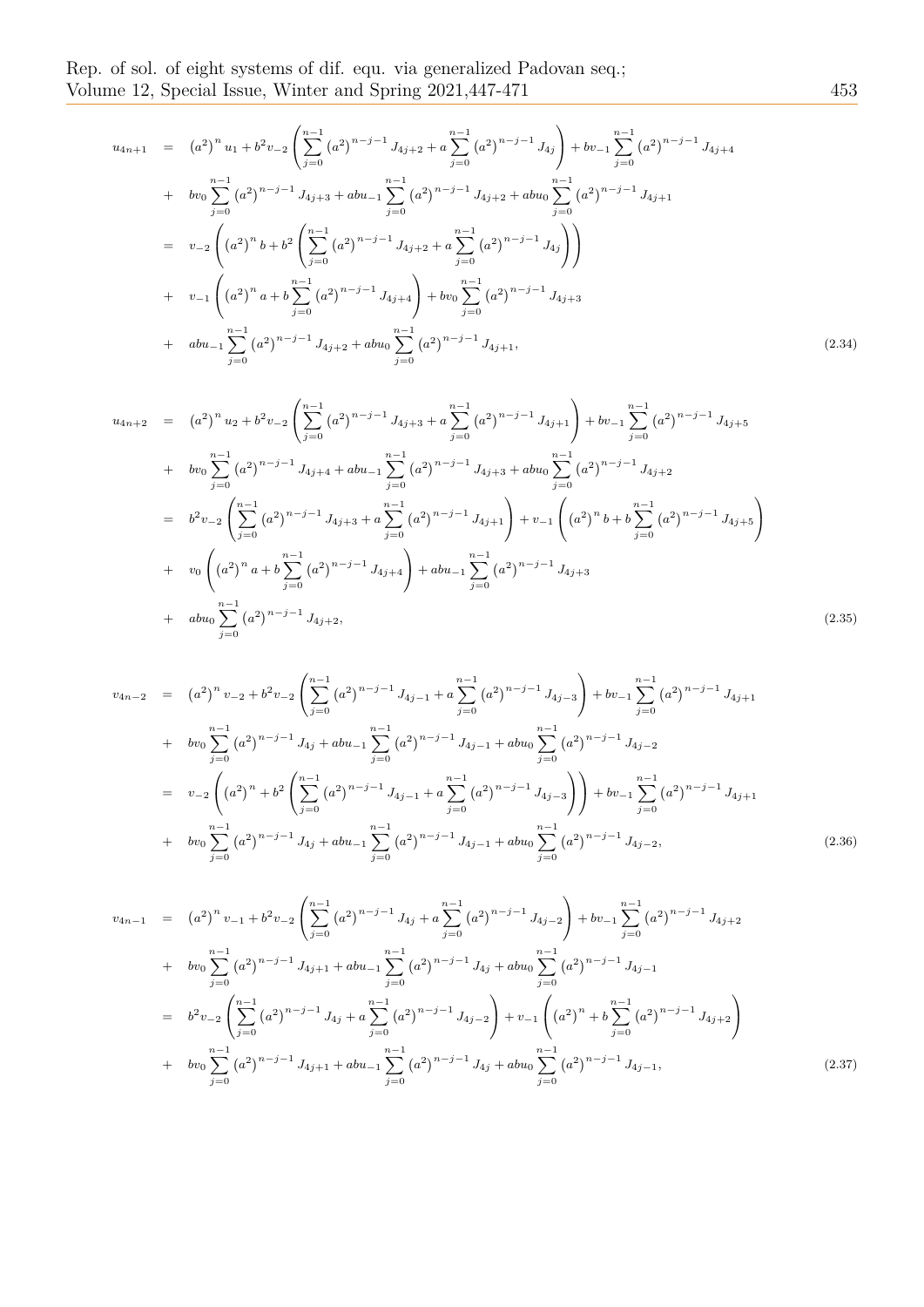$$
v_{4n} = (a^{2})^{n} v_{0} + b^{2} v_{-2} \left( \sum_{j=0}^{n-1} (a^{2})^{n-j-1} J_{4j+1} + a \sum_{j=0}^{n-1} (a^{2})^{n-j-1} J_{4j-1} \right) + b v_{-1} \sum_{j=0}^{n-1} (a^{2})^{n-j-1} J_{4j+3}
$$
  
+  $b v_{0} \sum_{j=0}^{n-1} (a^{2})^{n-j-1} J_{4j+2} + ab u_{-1} \sum_{j=0}^{n-1} (a^{2})^{n-j-1} J_{4j+1} + ab u_{0} \sum_{j=0}^{n-1} (a^{2})^{n-j-1} J_{4j} = b^{2} v_{-2} \left( \sum_{j=0}^{n-1} (a^{2})^{n-j-1} J_{4j+1} + a \sum_{j=0}^{n-1} (a^{2})^{n-j-1} J_{4j-1} \right) + b v_{-1} \sum_{j=0}^{n-1} (a^{2})^{n-j-1} J_{4j+3}$   
+  $v_{0} \left( (a^{2})^{n} + b \sum_{j=0}^{n-1} (a^{2})^{n-j-1} J_{4j+2} \right) + ab u_{-1} \sum_{j=0}^{n-1} (a^{2})^{n-j-1} J_{4j+1} + ab u_{0} \sum_{j=0}^{n-1} (a^{2})^{n-j-1} J_{4j},$  (2.38)  
  
 $v_{4n+1} = (a^{2})^{n} v_{1} + b^{2} v_{-2} \left( \sum_{j=0}^{n-1} (a^{2})^{n-j-1} J_{4j+2} + a \sum_{j=0}^{n-1} (a^{2})^{n-j-1} J_{4j} \right) + b v_{-1} \sum_{j=0}^{n-1} (a^{2})^{n-j-1} J_{4j+4}$   
+  $b v_{0} \sum_{j=0}^{n-1} (a^{2})^{n-j-1} J_{4j+3} + ab u_{-1} \sum_{j=0}^{n-1} (a^{2})^{n-j-1} J_{4j+2} + ab u_{0} \sum_{j=0}^{n-1} (a^{2})^{n-j-1} J_{4j+1}$   
=  $v_{-$ 

<span id="page-7-0"></span>for  $n \in \mathbb{N}_0$ .

From  $(2.21)$ ,  $(2.32)$ - $(2.39)$  and some calculation, we obtain

*j*=0

$$
x_{4n-1} = f^{-1}\left(b^2 f (y_{-2}) \left(\sum_{j=0}^{n-1} (a^2)^{n-j-1} J_{4j} + a \sum_{j=0}^{n-1} (a^2)^{n-j-1} J_{4j-2}\right) + bf (y_{-1}) \sum_{j=0}^{n-1} (a^2)^{n-j-1} J_{4j+2} + bf (y_0) \sum_{j=0}^{n-1} (a^2)^{n-j-1} J_{4j+1} + f (x_{-1}) \left((a^2)^n + ab \sum_{j=0}^{n-1} (a^2)^{n-j-1} J_{4j}\right) + ab f (x_0) \sum_{j=0}^{n-1} (a^2)^{n-j-1} J_{4j-1}\right), \tag{2.40}
$$

$$
x_{4n} = f^{-1}\left(b^2 f (y_{-2}) \left(\sum_{j=0}^{n-1} (a^2)^{n-j-1} J_{4j+1} + a \sum_{j=0}^{n-1} (a^2)^{n-j-1} J_{4j-1}\right) + bf (y_{-1}) \sum_{j=0}^{n-1} (a^2)^{n-j-1} J_{4j+3} + bf (y_0) \sum_{j=0}^{n-1} (a^2)^{n-j-1} J_{4j+2} + ab f (x_{-1}) \sum_{j=0}^{n-1} (a^2)^{n-j-1} J_{4j+1} + f (x_0) \left((a^2)^n + ab \sum_{j=0}^{n-1} (a^2)^{n-j-1} J_{4j}\right)\right), \tag{2.41}
$$

$$
x_{4n+1} = f^{-1}\left(f\left(y_{-2}\right)\left(\left(a^{2}\right)^{n}b + b^{2}\left(\sum_{j=0}^{n-1}\left(a^{2}\right)^{n-j-1}J_{4j+2} + a\sum_{j=0}^{n-1}\left(a^{2}\right)^{n-j-1}J_{4j}\right)\right) + f\left(y_{-1}\right)\left(\left(a^{2}\right)^{n}a + b\sum_{j=0}^{n-1}\left(a^{2}\right)^{n-j-1}J_{4j+4}\right) + bf\left(y_{0}\right)\sum_{j=0}^{n-1}\left(a^{2}\right)^{n-j-1}J_{4j+3} + abf\left(x_{-1}\right)\sum_{j=0}^{n-1}\left(a^{2}\right)^{n-j-1}J_{4j+2} + abf\left(x_{0}\right)\sum_{j=0}^{n-1}\left(a^{2}\right)^{n-j-1}J_{4j+1}\right), \tag{2.42}
$$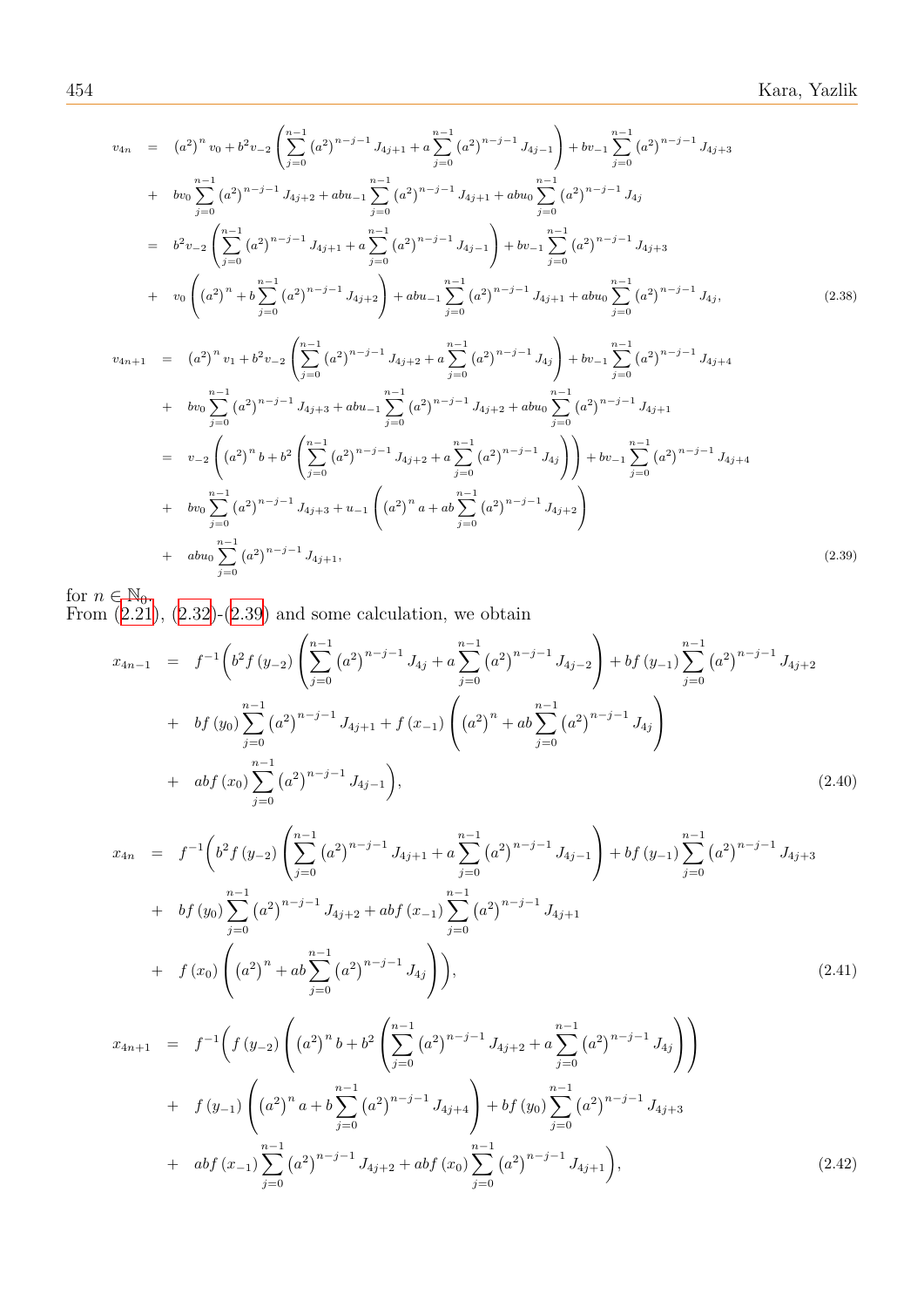Rep. of sol. of eight systems of dif. equ. via generalized Padovan seq.; Volume 12, Special Issue, Winter and Spring 2021, 447-471 455

$$
x_{4n+2} = f^{-1}\left(b^2 f (y_{-2}) \left(\sum_{j=0}^{n-1} (a^2)^{n-j-1} J_{4j+3} + a \sum_{j=0}^{n-1} (a^2)^{n-j-1} J_{4j+1}\right) + f (y_{-1}) \left((a^2)^n b + b \sum_{j=0}^{n-1} (a^2)^{n-j-1} J_{4j+5}\right) + f (y_0) \left((a^2)^n a + b \sum_{j=0}^{n-1} (a^2)^{n-j-1} J_{4j+4}\right) + abf (x_{-1}) \sum_{j=0}^{n-1} (a^2)^{n-j-1} J_{4j+3} + abf (x_0) \sum_{j=0}^{n-1} (a^2)^{n-j-1} J_{4j+2}\right), \tag{2.43}
$$

$$
y_{4n-2} = f^{-1}\left(f(y_{-2})\left((a^2)^n + b^2\left(\sum_{j=0}^{n-1} (a^2)^{n-j-1} J_{4j-1} + a\sum_{j=0}^{n-1} (a^2)^{n-j-1} J_{4j-3}\right)\right) + bf(y_{-1})\sum_{j=0}^{n-1} (a^2)^{n-j-1} J_{4j+1} + bf(y_0) \sum_{j=0}^{n-1} (a^2)^{n-j-1} J_{4j} + abf(x_{-1})\sum_{j=0}^{n-1} (a^2)^{n-j-1} J_{4j-1} + abf(x_0) \sum_{j=0}^{n-1} (a^2)^{n-j-1} J_{4j-2}\right),
$$
\n(2.44)

$$
y_{4n-1} = f^{-1}\left(b^2 f (y_{-2}) \left(\sum_{j=0}^{n-1} (a^2)^{n-j-1} J_{4j} + a \sum_{j=0}^{n-1} (a^2)^{n-j-1} J_{4j-2}\right) + f (y_{-1}) \left((a^2)^n + b \sum_{j=0}^{n-1} (a^2)^{n-j-1} J_{4j+2}\right) + bf (y_0) \sum_{j=0}^{n-1} (a^2)^{n-j-1} J_{4j+1} + abf (x_{-1}) \sum_{j=0}^{n-1} (a^2)^{n-j-1} J_{4j} + abf (x_0) \sum_{j=0}^{n-1} (a^2)^{n-j-1} J_{4j-1}\right),
$$
\n(2.45)

$$
y_{4n} = f^{-1}\left(b^2 f (y_{-2}) \left(\sum_{j=0}^{n-1} (a^2)^{n-j-1} J_{4j+1} + a \sum_{j=0}^{n-1} (a^2)^{n-j-1} J_{4j-1}\right) + bf (y_{-1}) \sum_{j=0}^{n-1} (a^2)^{n-j-1} J_{4j+3} + f (y_0) \left((a^2)^n + b \sum_{j=0}^{n-1} (a^2)^{n-j-1} J_{4j+2}\right) + ab f (x_{-1}) \sum_{j=0}^{n-1} (a^2)^{n-j-1} J_{4j+1} + ab f (x_0) \sum_{j=0}^{n-1} (a^2)^{n-j-1} J_{4j}\right),
$$
\n(2.46)

$$
y_{4n+1} = f^{-1}\left(f\left(y_{-2}\right)\left(\left(a^{2}\right)^{n}b + b^{2}\left(\sum_{j=0}^{n-1}\left(a^{2}\right)^{n-j-1}J_{4j+2} + a\sum_{j=0}^{n-1}\left(a^{2}\right)^{n-j-1}J_{4j}\right)\right) + bf\left(y_{-1}\right)\sum_{j=0}^{n-1}\left(a^{2}\right)^{n-j-1}J_{4j+4} + bf\left(y_{0}\right)\sum_{j=0}^{n-1}\left(a^{2}\right)^{n-j-1}J_{4j+3} + f\left(x_{-1}\right)\left(\left(a^{2}\right)^{n}a + ab\sum_{j=0}^{n-1}\left(a^{2}\right)^{n-j-1}J_{4j+2}\right) + abf\left(x_{0}\right)\sum_{j=0}^{n-1}\left(a^{2}\right)^{n-j-1}J_{4j+1}\right), \tag{2.47}
$$

for  $n \in \mathbb{N}_0$ .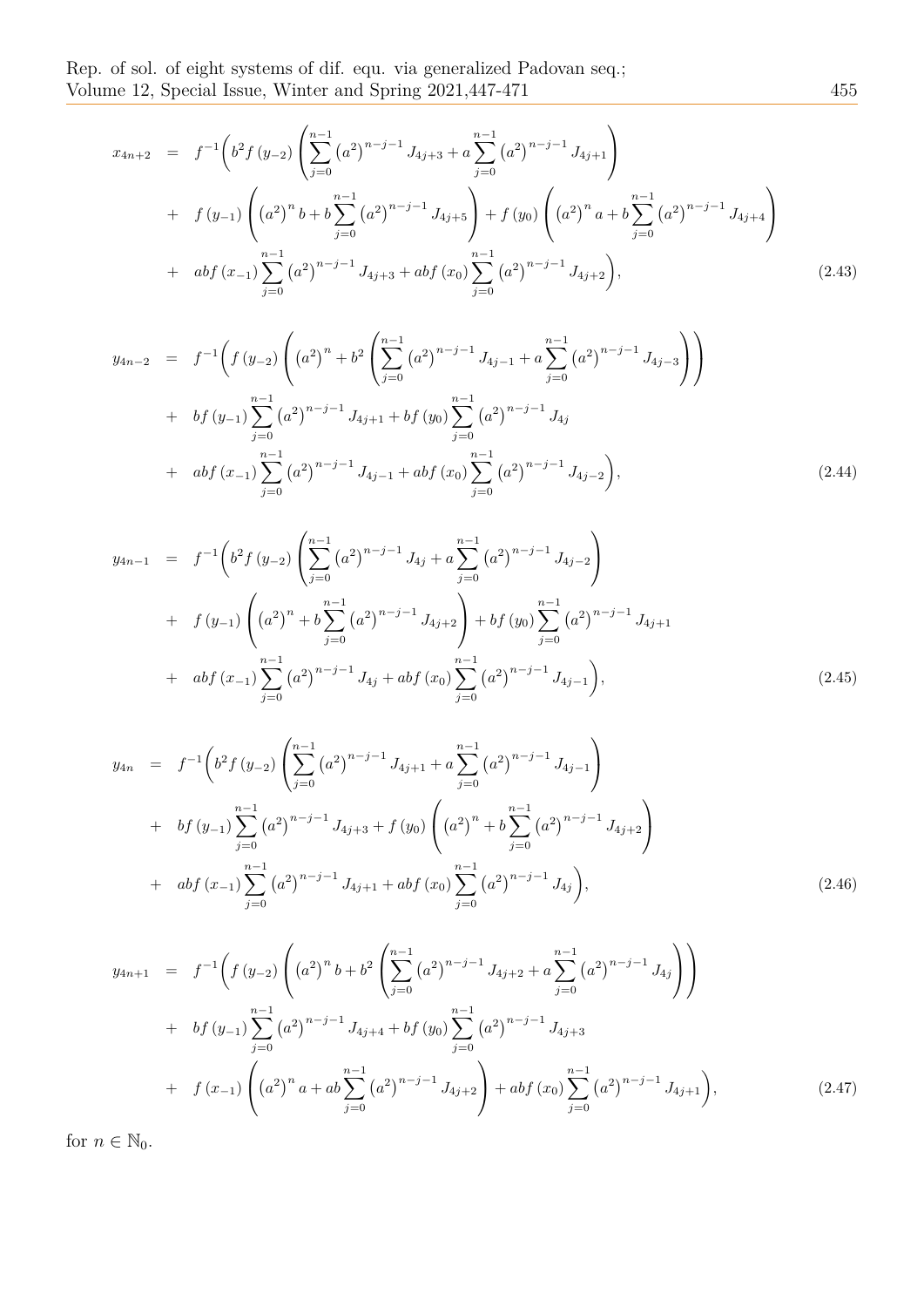2.4. Case 4:  $p_n = y_n$ ,  $q_n = x_n$ ,  $r_n = x_n$ ,  $s_n = x_n$ 

In this case, system (1.8) is written as in the form

$$
x_{n+1} = f^{-1}(af(y_{n-1}) + bf(x_{n-2})), y_{n+1} = f^{-1}(af(x_{n-1}) + bf(x_{n-2})), n \in \mathbb{N}_0.
$$
 (2.48)

Note that system  $(2.48)$  [are](#page-1-5) obtained from equations  $(2.19)$  by interchanging letters *x* and *y*, from which all the statements concerning solutions to the equations follow from the corresponding statements in Case 3 by only interchanging letters *x* and *y*.

<span id="page-9-0"></span>The general solutio[ns to](#page-9-0) the system  $(2.48)$  is given

$$
y_{4n-1} = f^{-1}\left(b^2 f(x_{-2}) \left(\sum_{j=0}^{n-1} (a^2)^{n-j-1} J_{4j} + a \sum_{j=0}^{n-1} (a^2)^{n-j-1} J_{4j-2}\right) + bf(x_{-1}) \sum_{j=0}^{n-1} (a^2)^{n-j-1} J_{4j+2} + bf(x_0) \sum_{j=0}^{n-1} (a^2)^{n-j-1} J_{4j+1} + f(y_{-1}) \left((a^2)^n + ab \sum_{j=0}^{n-1} (a^2)^{n-j-1} J_{4j}\right) + abf(y_0) \sum_{j=0}^{n-1} (a^2)^{n-j-1} J_{4j-1}\right), \ n \in \mathbb{N}_0,
$$
\n(2.49)

$$
y_{4n} = f^{-1}\left(b^2 f(x_{-2}) \left(\sum_{j=0}^{n-1} (a^2)^{n-j-1} J_{4j+1} + a \sum_{j=0}^{n-1} (a^2)^{n-j-1} J_{4j-1}\right) + bf(x_{-1}) \sum_{j=0}^{n-1} (a^2)^{n-j-1} J_{4j+3} + bf(x_0) \sum_{j=0}^{n-1} (a^2)^{n-j-1} J_{4j+2} + abf(y_{-1}) \sum_{j=0}^{n-1} (a^2)^{n-j-1} J_{4j+1} + f(y_0) \left((a^2)^n + ab \sum_{j=0}^{n-1} (a^2)^{n-j-1} J_{4j}\right)\right), \ n \in \mathbb{N}_0,
$$
\n(2.50)

$$
y_{4n+1} = f^{-1}\left(f\left(x_{-2}\right)\left(\left(a^{2}\right)^{n}b + b^{2}\left(\sum_{j=0}^{n-1}\left(a^{2}\right)^{n-j-1}J_{4j+2} + a\sum_{j=0}^{n-1}\left(a^{2}\right)^{n-j-1}J_{4j}\right)\right) + f\left(x_{-1}\right)\left(\left(a^{2}\right)^{n}a + b\sum_{j=0}^{n-1}\left(a^{2}\right)^{n-j-1}J_{4j+4}\right) + bf\left(x_{0}\right)\sum_{j=0}^{n-1}\left(a^{2}\right)^{n-j-1}J_{4j+3} + abf\left(y_{-1}\right)\sum_{j=0}^{n-1}\left(a^{2}\right)^{n-j-1}J_{4j+2} + abf\left(y_{0}\right)\sum_{j=0}^{n-1}\left(a^{2}\right)^{n-j-1}J_{4j+1}\right), n \in \mathbb{N}_{0}, \tag{2.51}
$$

$$
y_{4n+2} = f^{-1}\left(b^2 f(x_{-2}) \left(\sum_{j=0}^{n-1} (a^2)^{n-j-1} J_{4j+3} + a \sum_{j=0}^{n-1} (a^2)^{n-j-1} J_{4j+1}\right)\right)
$$
  
+  $f(x_{-1}) \left((a^2)^n b + b \sum_{j=0}^{n-1} (a^2)^{n-j-1} J_{4j+5}\right) + f(x_0) \left((a^2)^n a + b \sum_{j=0}^{n-1} (a^2)^{n-j-1} J_{4j+4}\right)$   
+  $ab f(y_{-1}) \sum_{j=0}^{n-1} (a^2)^{n-j-1} J_{4j+3} + ab f(y_0) \sum_{j=0}^{n-1} (a^2)^{n-j-1} J_{4j+2}\right), n \in \mathbb{N}_0,$  (2.52)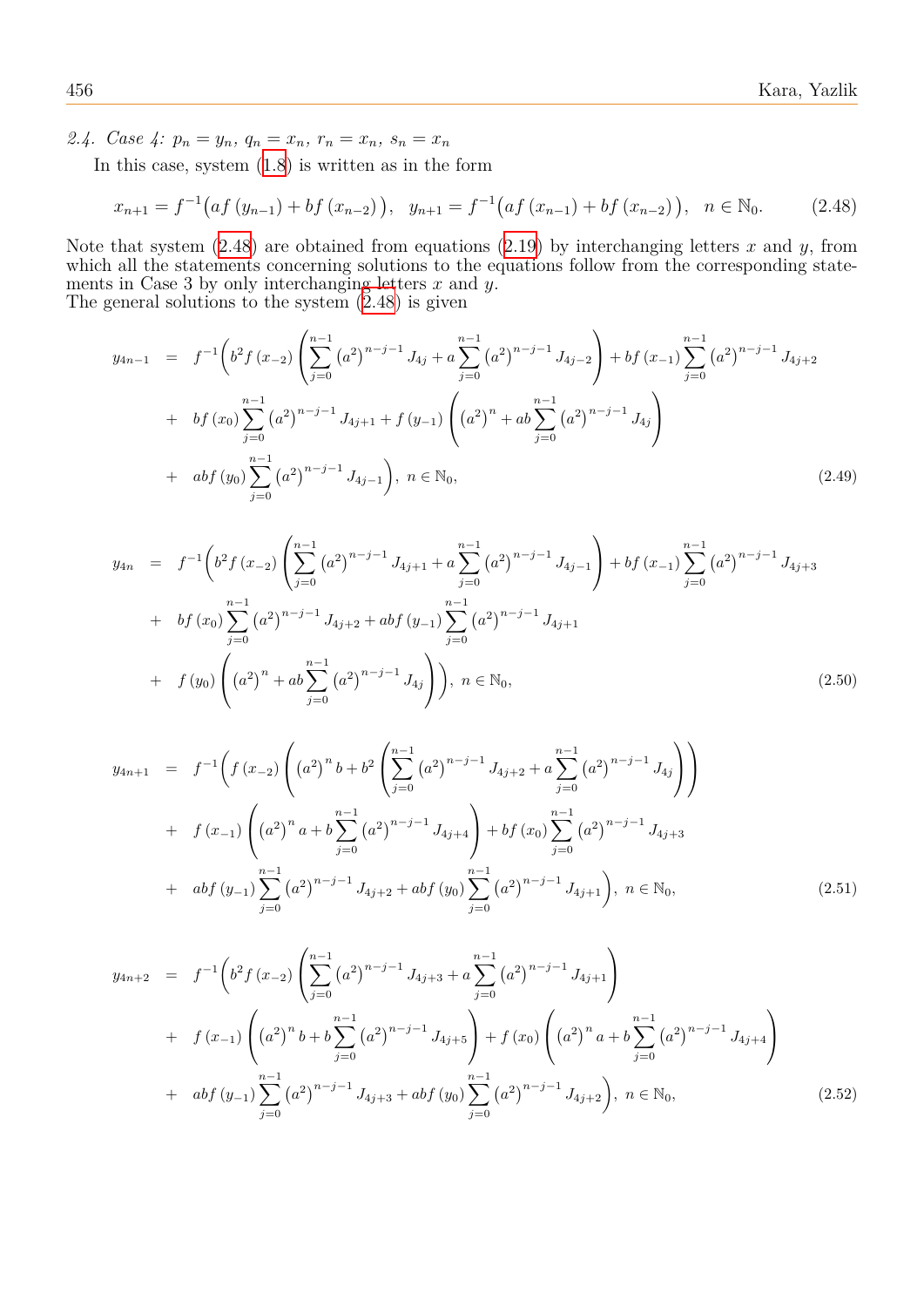$$
x_{4n-2} = f^{-1}\left(f\left(x_{-2}\right)\left(\left(a^{2}\right)^{n} + b^{2}\left(\sum_{j=0}^{n-1}\left(a^{2}\right)^{n-j-1}J_{4j-1} + a\sum_{j=0}^{n-1}\left(a^{2}\right)^{n-j-1}J_{4j-3}\right)\right) + bf\left(x_{-1}\right)\sum_{j=0}^{n-1}\left(a^{2}\right)^{n-j-1}J_{4j+1} + bf\left(x_{0}\right)\sum_{j=0}^{n-1}\left(a^{2}\right)^{n-j-1}J_{4j} + abf\left(y_{-1}\right)\sum_{j=0}^{n-1}\left(a^{2}\right)^{n-j-1}J_{4j-1} + abf\left(y_{0}\right)\sum_{j=0}^{n-1}\left(a^{2}\right)^{n-j-1}J_{4j-2}\right), \ n \in \mathbb{N}_{0}, \tag{2.53}
$$

$$
x_{4n-1} = f^{-1}\left(b^2 f(x_{-2}) \left(\sum_{j=0}^{n-1} (a^2)^{n-j-1} J_{4j} + a \sum_{j=0}^{n-1} (a^2)^{n-j-1} J_{4j-2}\right) + f(x_{-1}) \left((a^2)^n + b \sum_{j=0}^{n-1} (a^2)^{n-j-1} J_{4j+2}\right) + bf(x_0) \sum_{j=0}^{n-1} (a^2)^{n-j-1} J_{4j+1} + abf(y_{-1}) \sum_{j=0}^{n-1} (a^2)^{n-j-1} J_{4j} + abf(y_0) \sum_{j=0}^{n-1} (a^2)^{n-j-1} J_{4j-1}\right), \ n \in \mathbb{N}_0,
$$
\n(2.54)

$$
x_{4n} = f^{-1}\left(b^2 f(x_{-2}) \left(\sum_{j=0}^{n-1} (a^2)^{n-j-1} J_{4j+1} + a \sum_{j=0}^{n-1} (a^2)^{n-j-1} J_{4j-1}\right)\right)
$$
  
+ 
$$
bf(x_{-1}) \sum_{j=0}^{n-1} (a^2)^{n-j-1} J_{4j+3} + f(x_0) \left((a^2)^n + b \sum_{j=0}^{n-1} (a^2)^{n-j-1} J_{4j+2}\right)
$$
  
+ 
$$
abf(y_{-1}) \sum_{j=0}^{n-1} (a^2)^{n-j-1} J_{4j+1} + abf(y_0) \sum_{j=0}^{n-1} (a^2)^{n-j-1} J_{4j}\right), \ n \in \mathbb{N}_0,
$$
 (2.55)

$$
x_{4n+1} = f^{-1}\left(f\left(x_{-2}\right)\left(\left(a^{2}\right)^{n}b + b^{2}\left(\sum_{j=0}^{n-1}\left(a^{2}\right)^{n-j-1}J_{4j+2} + a\sum_{j=0}^{n-1}\left(a^{2}\right)^{n-j-1}J_{4j}\right)\right) + bf\left(x_{-1}\right)\sum_{j=0}^{n-1}\left(a^{2}\right)^{n-j-1}J_{4j+4} + bf\left(x_{0}\right)\sum_{j=0}^{n-1}\left(a^{2}\right)^{n-j-1}J_{4j+3} + f\left(y_{-1}\right)\left(\left(a^{2}\right)^{n}a + ab\sum_{j=0}^{n-1}\left(a^{2}\right)^{n-j-1}J_{4j+2}\right) + abf\left(y_{0}\right)\sum_{j=0}^{n-1}\left(a^{2}\right)^{n-j-1}J_{4j+1}\right), \ n \in \mathbb{N}_{0}.
$$
 (2.56)

2.5. Case 5:  $p_n = y_n$ ,  $q_n = x_n$ ,  $r_n = y_n$ ,  $s_n = x_n$ 

In this case, system (1.8) becomes

$$
x_{n+1} = f^{-1}(af(y_{n-1}) + bf(x_{n-2})), y_{n+1} = f^{-1}(af(y_{n-1}) + bf(x_{n-2})), n \in \mathbb{N}_0.
$$
 (2.57)

<span id="page-10-0"></span>First, note that from th[e eq](#page-1-5)uations in (2.57) it immediately follows that

$$
x_n = y_n, \text{ for all } n \in \mathbb{N}.\tag{2.58}
$$

Employing  $(2.58)$  in the first equation in  $(2.57)$ , we have,

$$
x_{n+1} = y_{n+1} = f^{-1}(af(x_{n-1}) + bf(x_{n-2})), \ \ n \ge 2. \tag{2.59}
$$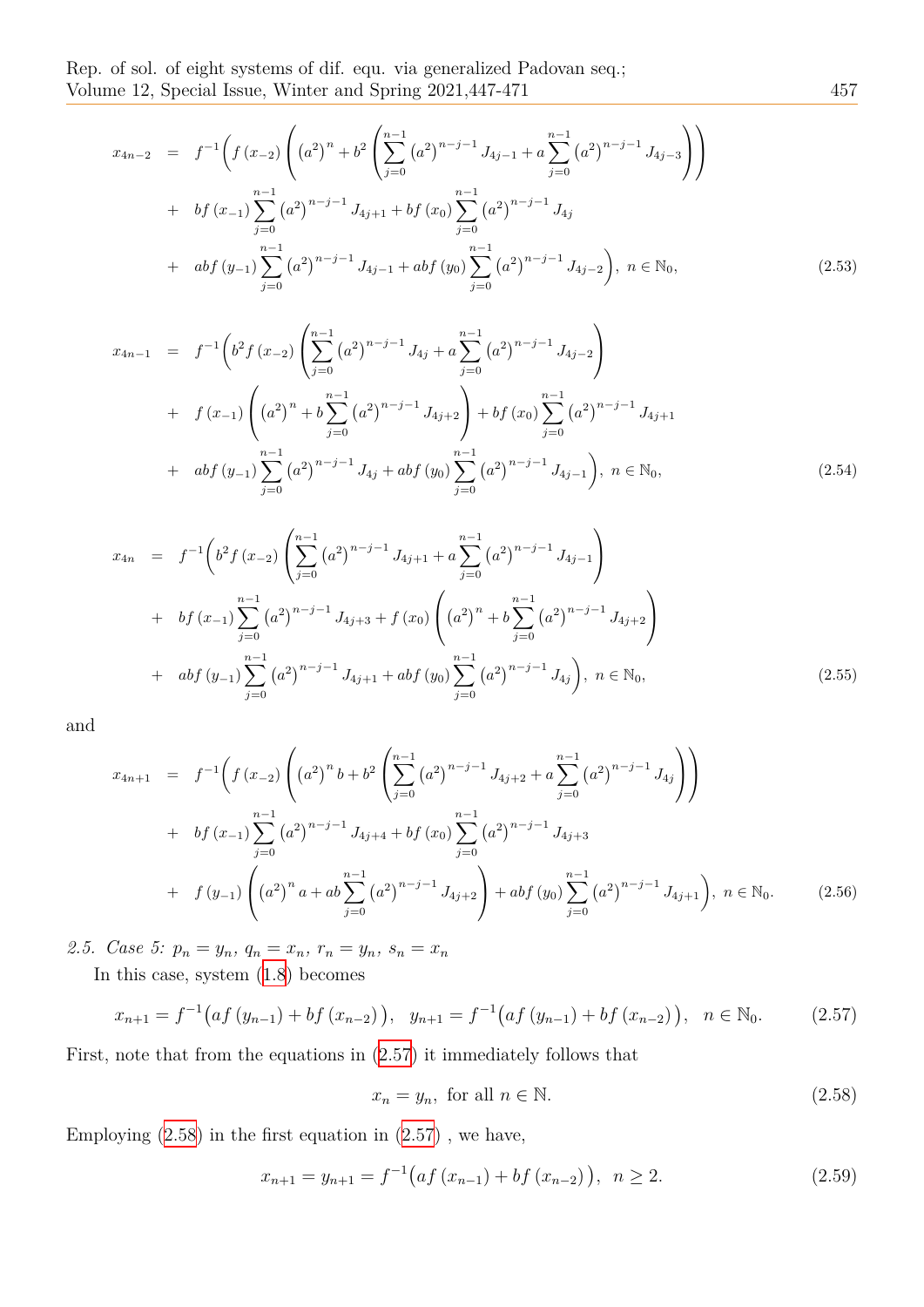By using formula (2.10) with forward shifted initial values, we have

$$
x_n = f^{-1}(f(x_2) J_{n-1} + f(x_1) J_n + bf(x_0) J_{n-2}), \ n \ge -1. \tag{2.60}
$$

Using the followin[g equ](#page-2-8)alities

<span id="page-11-0"></span>
$$
x_1 = f^{-1}(af(y_{-1}) + bf(x_{-2})), \quad x_2 = f^{-1}(af(y_0) + bf(x_{-1})), \tag{2.61}
$$

in (2.60) we obtain

$$
x_n = y_n = f^{-1}((af(y_0) + bf(x_{-1}))J_{n-1} + (af(y_{-1}) + bf(x_{-2}))J_n + bf(x_0)J_{n-2}), \ n \in \mathbb{N}. \tag{2.62}
$$

2.6*. Case* 6:  $p_n = x_n$ ,  $q_n = y_n$ ,  $r_n = x_n$ ,  $s_n = y_n$ 

In this case, system (1.8) is written as in the form

$$
x_{n+1} = f^{-1}(af(x_{n-1}) + bf(y_{n-2})), y_{n+1} = f^{-1}(af(x_{n-1}) + bf(y_{n-2})), n \in \mathbb{N}_0.
$$
 (2.63)

<span id="page-11-1"></span>Note that system  $(2.63)$  [are](#page-1-5) obtained from equations  $(2.57)$  by interchanging letters *x* and *y*, from which all the statements concerning solutions to the equations follow from the corresponding statements in Case 5 by only interchanging letters *x* and *y*.

The general solutio[ns to](#page-11-1) the system (2.63) is given

$$
y_n = x_n = f^{-1}((af(x_0) + bf(y_{-1}))J_{n-1} + (af(x_{-1}) + bf(y_{-2}))J_n + bf(y_0)J_{n-2}), \ n \in \mathbb{N}. \tag{2.64}
$$

2.7. Ca[s](#page-11-1)e 7:  $p_n = y_n$ ,  $q_n = y_n$ ,  $r_n = y_n$ ,  $s_n = x_n$ 

In this case, system (1.8) becomes

$$
x_{n+1} = f^{-1}(af(y_{n-1}) + bf(y_{n-2})), y_{n+1} = f^{-1}(af(y_{n-1}) + bf(x_{n-2})), n \in \mathbb{N}_0.
$$
 (2.65)

Since *f* is " $1 - 1$ ", from [\(2.6](#page-1-5)5)

<span id="page-11-3"></span><span id="page-11-2"></span>
$$
f(x_{n+1}) = af(y_{n-1}) + bf(y_{n-2}), \quad f(y_{n+1}) = af(y_{n-1}) + bf(x_{n-2}), \quad n \in \mathbb{N}_0.
$$
 (2.66)

By using the changes of [variab](#page-11-2)les

$$
f(x_n) = u_n
$$
, and  $f(y_n) = v_n$ ,  $n \ge -2$ , (2.67)

system (2.66) is transformed to the following one

<span id="page-11-7"></span>
$$
u_{n+1} = av_{n-1} + bv_{n-2}, \quad v_{n+1} = av_{n-1} + bu_{n-2}, \quad n \in \mathbb{N}_0. \tag{2.68}
$$

Employi[ng th](#page-11-3)e first equation in (2.68) in the second one we get

<span id="page-11-5"></span><span id="page-11-4"></span>
$$
v_{n+1} = av_{n-1} + abv_{n-4} + b^2 v_{n-5}, \ n \ge 3. \tag{2.69}
$$

Equation (2.69) can be written i[n the](#page-11-4) following form

$$
v_{n+1} + bv_{n-2} = a(v_{n-1} + bv_{n-4}) + b(v_{n-2} + bv_{n-5}), \ n \ge 3,
$$
\n(2.70)

from  $(2.5)$ , [we](#page-11-5) can write the solution of equation  $(2.70)$  as

<span id="page-11-6"></span>
$$
v_{n+1} + bv_{n-2} = J_{n-1} (v_3 + bv_0) + J_n (v_2 + bv_{-1}) + bJ_{n-2} (v_1 + bv_{-2}), \quad n \in \mathbb{N}_0.
$$
 (2.71)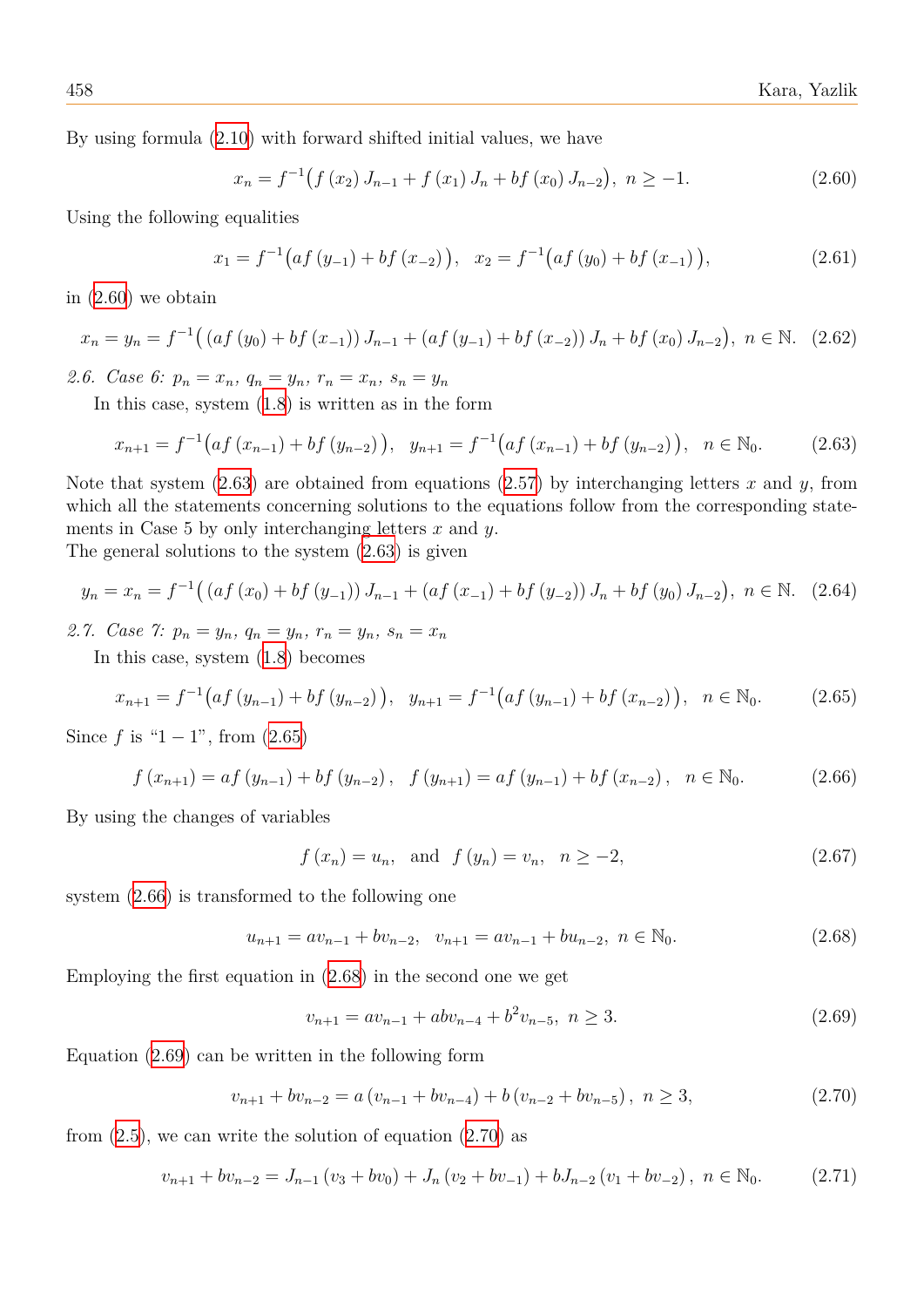By using  $(2.71)$  in  $(2.69)$ , we obtain

$$
v_{n+1} = b^2 v_{n-5} + a \big( J_{n-3} \left( v_3 + b v_0 \right) + J_{n-2} \left( v_2 + b v_{-1} \right) + b J_{n-4} \left( v_1 + b v_{-2} \right) \big), \ n \ge 3, \tag{2.72}
$$

from equa[tion](#page-11-6) (2.72[\) we](#page-11-5) get

<span id="page-12-0"></span>
$$
v_n = b^2 v_{n-6} + a \big( J_{n-4} \left( v_3 + b v_0 \right) + J_{n-3} \left( v_2 + b v_{-1} \right) + b J_{n-5} \left( v_1 + b v_{-2} \right) \big), \ n \ge 4. \tag{2.73}
$$

Equation  $(2.73)$  is separated to the following six ones

<span id="page-12-1"></span>
$$
v_{6n+i} = b^2 v_{6(n-1)+i} + a J_{6n+i-4} (v_3 + bv_0) + a J_{6n+i-3} (v_2 + bv_{-1}) + ab J_{6n+i-5} (v_1 + bv_{-2}), \quad (2.74)
$$

for  $n \in \mathbb{N}, i \in \{-2, -1, 0, 1, 2, 3\}.$ 

Telescopin[g sum](#page-12-1)mation of the equalities in (2.74) gives

$$
v_{6n+i} = (b^2)^n v_i + (v_3 + bv_0) a \sum_{j=0}^{n-1} (b^2)^{n-j-1} J_{6j+i+2} + (v_2 + bv_{-1}) a \sum_{j=0}^{n-1} (b^2)^{n-j-1} J_{6j+i+3}
$$
  
+ 
$$
(v_1 + bv_{-2}) ab \sum_{j=0}^{n-1} (b^2)^{n-j-1} J_{6j+i+1},
$$
 (2.75)

<span id="page-12-2"></span>for  $n \in \mathbb{N}_0$ ,  $i \in \{-2, -1, 0, 1, 2, 3\}.$ From (2.75) and since

 $v_3 = av_1 + bu_0 = a^2v_{-1} + abu_{-2} + bu_0$ ,  $v_2 = av_0 + bu_{-1}$ , and  $v_1 = av_{-1} + bu_{-2}$ . By usi[ng th](#page-12-2)e definition of the  $(J_n)_{n \in \mathbb{N}_0}$  sequence, we have

<span id="page-12-3"></span>
$$
v_{6n+i} = (b^2)^n v_i + (a^2v_{-1} + abu_{-2} + bu_0 + bv_0) a \sum_{j=0}^{n-1} (b^2)^{n-j-1} J_{6j+i+2}
$$
  
+ 
$$
(av_0 + bu_{-1} + bv_{-1}) a \sum_{j=0}^{n-1} (b^2)^{n-j-1} J_{6j+i+3} + (av_{-1} + bu_{-2} + bv_{-2}) ab \sum_{j=0}^{n-1} (b^2)^{n-j-1} J_{6j+i+1}
$$
  
= 
$$
(b^2)^n v_i + ab^2v_{-2} \sum_{j=0}^{n-1} (b^2)^{n-j-1} J_{6j+i+2} + ab \sum_{j=0}^{n-1} (b^2)^{n-j-1} J_{6j+i+3} + a^2b \sum_{j=0}^{n-1} (b^2)^{n-j-1} J_{6j+i+1}
$$
  
+ 
$$
v_0 \left( ab \sum_{j=0}^{n-1} (b^2)^{n-j-1} J_{6j+i+2} + a^2 \sum_{j=0}^{n-1} (b^2)^{n-j-1} J_{6j+i+3} \right)
$$
  
+ 
$$
u_{-2} \left( a^2b \sum_{j=0}^{n-1} (b^2)^{n-j-1} J_{6j+i+2} + ab^2 \sum_{j=0}^{n-1} (b^2)^{n-j-1} J_{6j+i+1} \right)
$$
  
+ 
$$
abu_{-1} \sum_{j=0}^{n-1} (b^2)^{n-j-1} J_{6j+i+3} + abu_0 \sum_{j=0}^{n-1} (b^2)^{n-j-1} J_{6j+i+2}
$$
  
= 
$$
(b^2)^n v_i + ab^2v_{-2} \sum_{j=0}^{n-1} (b^2)^{n-j-1} J_{6j+i+1}
$$
  
+ 
$$
av_{-1} \sum_{j=0}^{n-1} (b^2)^{n-j-1} J_{6j+i+6} + av_0 \sum_{j=0}^{n-1} (b^2)^{n-j-1} J_{6j+i+5} + abu_{-2} \sum_{j=0}^{n-1} (b^2)^{n-j-1} J_{6j+i+4}
$$
  
+ 
$$
abu_{-1}
$$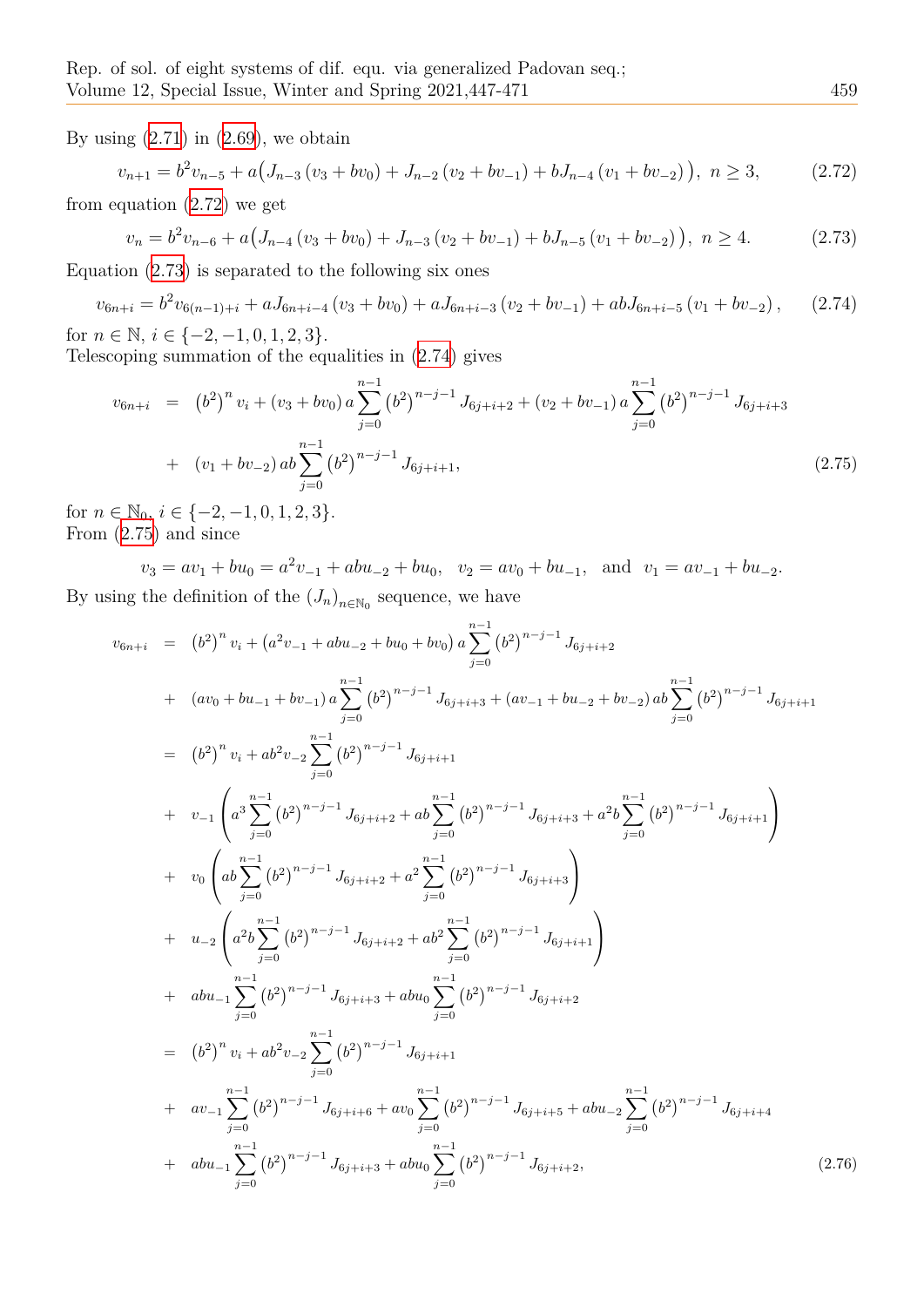for  $n \in \mathbb{N}_0$ ,  $i \in \{-2, -1, 0, 1, 2, 3\}.$ 

By using (2.76) in the first equation in (2.68) and the definition of the  $(J_n)_{n \in \mathbb{N}_0}$  sequence, it follows that

$$
u_{6n+i} = av_{6n+i-2} + bv_{6n+i-3}
$$
  
\n
$$
= a \left[ (b^2)^n v_{i-2} + ab^2 v_{-2} \sum_{j=0}^{n-1} (b^2)^{n-j-1} J_{6j+i-1} + av_{-1} \sum_{j=0}^{n-1} (b^2)^{n-j-1} J_{6j+i+4} + av_0 \sum_{j=0}^{n-1} (b^2)^{n-j-1} J_{6j+i+3} + abu_{-2} \sum_{j=0}^{n-1} (b^2)^{n-j-1} J_{6j+i+2} + abu_{-1} \sum_{j=0}^{n-1} (b^2)^{n-j-1} J_{6j+i+1} + abu_0 \sum_{j=0}^{n-1} (b^2)^{n-j-1} J_{6j+i} \right] + b \left[ (b^2)^n v_{i-3} + ab^2 v_{-2} \sum_{j=0}^{n-1} (b^2)^{n-j-1} J_{6j+i-2} + av_{-1} \sum_{j=0}^{n-1} (b^2)^{n-j-1} J_{6j+i+3} + av_0 \sum_{j=0}^{n-1} (b^2)^{n-j-1} J_{6j+i+2} + abu_{-2} \sum_{j=0}^{n-1} (b^2)^{n-j-1} J_{6j+i+1} + abu_{-1} \sum_{j=0}^{n-1} (b^2)^{n-j-1} J_{6j+i} + abu_0 \sum_{j=0}^{n-1} (b^2)^{n-j-1} J_{6j+i-1} \right]
$$
  
\n
$$
= (b^2)^n u_i + ab^2 v_{-2} \sum_{j=0}^{n-1} (b^2)^{n-j-1} J_{6j+i+1} + av_{-1} \sum_{j=0}^{n-1} (b^2)^{n-j-1} J_{6j+i+6} + av_0 \sum_{j=0}^{n-1} (b^2)^{n-j-1} J_{6j+i+5} + abu_{-2} \sum_{j=0}^{n-1} (b^2)^{n-j-1} J_{6j+i+4} + abu_{-1} \sum_{j=0}^{n-1} (b^2)^{n-j-1} J_{6j+i+3}
$$
  
\n
$$
+ av_0 \sum_{j=0}^{n-1} (b^2)^
$$

for  $n \in \mathbb{N}_0$ ,  $i \in \{-2, -1, 0, 1, 2, 3\}.$ From  $(2.76),(2.77)$ , the definition of the  $(J_n)_{n \in \mathbb{N}_0}$  sequence, we obtain

<span id="page-13-0"></span>
$$
u_{6n-2} = (b^2)^n u_{-2} + ab^2 v_{-2} \sum_{j=0}^{n-1} (b^2)^{n-j-1} J_{6j-1} + av_{-1} \sum_{j=0}^{n-1} (b^2)^{n-j-1} J_{6j+4} + av_0 \sum_{j=0}^{n-1} (b^2)^{n-j-1} J_{6j+3}
$$
  
+  $abu_{-2} \sum_{j=0}^{n-1} (b^2)^{n-j-1} J_{6j+2} + abu_{-1} \sum_{j=0}^{n-1} (b^2)^{n-j-1} J_{6j+1} + abu_0 \sum_{j=0}^{n-1} (b^2)^{n-j-1} J_{6j}$   
=  $ab^2 v_{-2} \sum_{j=0}^{n-1} (b^2)^{n-j-1} J_{6j-1} + av_{-1} \sum_{j=0}^{n-1} (b^2)^{n-j-1} J_{6j+4} + av_0 \sum_{j=0}^{n-1} (b^2)^{n-j-1} J_{6j+3}$   
+  $u_{-2} \left( (b^2)^n + ab \sum_{j=0}^{n-1} (b^2)^{n-j-1} J_{6j+2} \right) + abu_{-1} \sum_{j=0}^{n-1} (b^2)^{n-j-1} J_{6j+1}$   
+  $abu_0 \sum_{j=0}^{n-1} (b^2)^{n-j-1} J_{6j}$ , (2.78)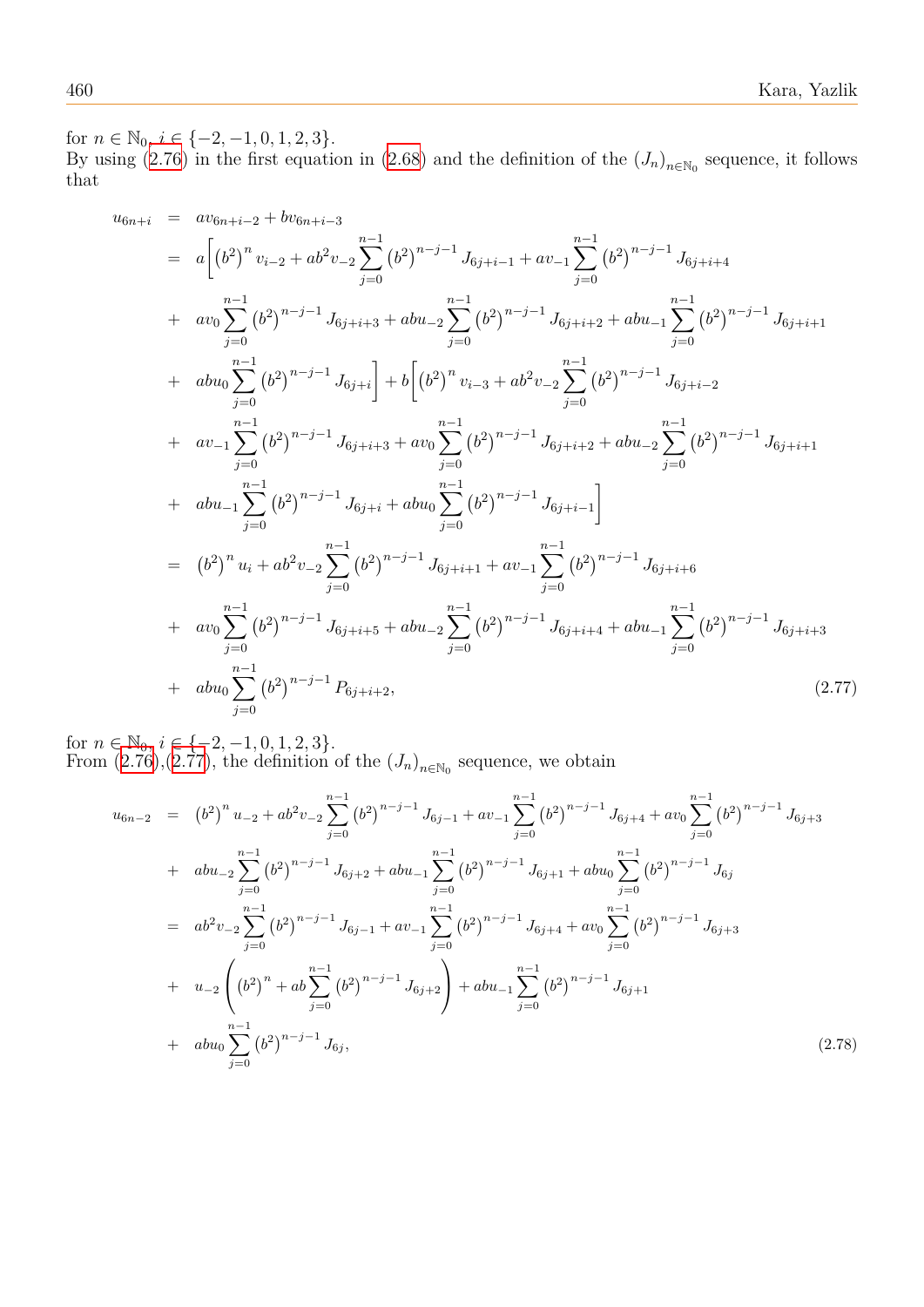$$
u_{6n-1} = (b^2)^n u_{-1} + ab^2 v_{-2} \sum_{j=0}^{n-1} (b^2)^{n-j-1} J_{6j} + av_{-1} \sum_{j=0}^{n-1} (b^2)^{n-j-1} J_{6j+5} + av_0 \sum_{j=0}^{n-1} (b^2)^{n-j-1} J_{6j+4}
$$
  
+ 
$$
abu_{-2} \sum_{j=0}^{n-1} (b^2)^{n-j-1} J_{6j+3} + abu_{-1} \sum_{j=0}^{n-1} (b^2)^{n-j-1} J_{6j+2} + abu_0 \sum_{j=0}^{n-1} (b^2)^{n-j-1} J_{6j+1}
$$
  
= 
$$
ab^2 v_{-2} \sum_{j=0}^{n-1} (b^2)^{n-j-1} J_{6j} + av_{-1} \sum_{j=0}^{n-1} (b^2)^{n-j-1} J_{6j+5} + av_0 \sum_{j=0}^{n-1} (b^2)^{n-j-1} J_{6j+4}
$$
  
+ 
$$
abu_{-2} \sum_{j=0}^{n-1} (b^2)^{n-j-1} J_{6j+3} + u_{-1} \left( (b^2)^n + ab \sum_{j=0}^{n-1} (b^2)^{n-j-1} J_{6j+2} \right)
$$
  
+ 
$$
abu_0 \sum_{j=0}^{n-1} (b^2)^{n-j-1} J_{6j+1},
$$
(2.79)

$$
u_{6n} = (b^2)^n u_0 + ab^2 v_{-2} \sum_{j=0}^{n-1} (b^2)^{n-j-1} J_{6j+1} + av_{-1} \sum_{j=0}^{n-1} (b^2)^{n-j-1} J_{6j+6} + av_0 \sum_{j=0}^{n-1} (b^2)^{n-j-1} J_{6j+5}
$$
  
+  $abu_{-2} \sum_{j=0}^{n-1} (b^2)^{n-j-1} J_{6j+4} + abu_{-1} \sum_{j=0}^{n-1} (b^2)^{n-j-1} J_{6j+3} + abu_0 \sum_{j=0}^{n-1} (b^2)^{n-j-1} J_{6j+2}$   
=  $ab^2 v_{-2} \sum_{j=0}^{n-1} (b^2)^{n-j-1} J_{6j+1} + av_{-1} \sum_{j=0}^{n-1} (b^2)^{n-j-1} J_{6j+6} + av_0 \sum_{j=0}^{n-1} (b^2)^{n-j-1} J_{6j+5}$   
+  $abu_{-2} \sum_{j=0}^{n-1} (b^2)^{n-j-1} J_{6j+4} + abu_{-1} \sum_{j=0}^{n-1} (b^2)^{n-j-1} J_{6j+3}$   
+  $u_0 \left( (b^2)^n + ab \sum_{j=0}^{n-1} (b^2)^{n-j-1} J_{6j+2} \right),$  (2.80)

$$
u_{6n+1} = (b^2)^n u_1 + ab^2 v_{-2} \sum_{j=0}^{n-1} (b^2)^{n-j-1} J_{6j+2} + av_{-1} \sum_{j=0}^{n-1} (b^2)^{n-j-1} J_{6j+7} + av_0 \sum_{j=0}^{n-1} (b^2)^{n-j-1} J_{6j+6}
$$
  
+ 
$$
abu_{-2} \sum_{j=0}^{n-1} (b^2)^{n-j-1} J_{6j+5} + abu_{-1} \sum_{j=0}^{n-1} (b^2)^{n-j-1} J_{6j+4} + abu_0 \sum_{j=0}^{n-1} (b^2)^{n-j-1} J_{6j+3}
$$
  
= 
$$
v_{-2} \left( (b^2)^n b + ab^2 \sum_{j=0}^{n-1} (b^2)^{n-j-1} J_{6j+2} \right) + v_{-1} \left( (b^2)^n a + a \sum_{j=0}^{n-1} (b^2)^{n-j-1} J_{6j+7} \right)
$$
  
+ 
$$
av_0 \sum_{j=0}^{n-1} (b^2)^{n-j-1} J_{6j+6} + abu_{-2} \sum_{j=0}^{n-1} (b^2)^{n-j-1} J_{6j+5} + abu_{-1} \sum_{j=0}^{n-1} (b^2)^{n-j-1} J_{6j+4}
$$
  
+ 
$$
abu_0 \sum_{j=0}^{n-1} (b^2)^{n-j-1} J_{6j+3}, \qquad (2.81)
$$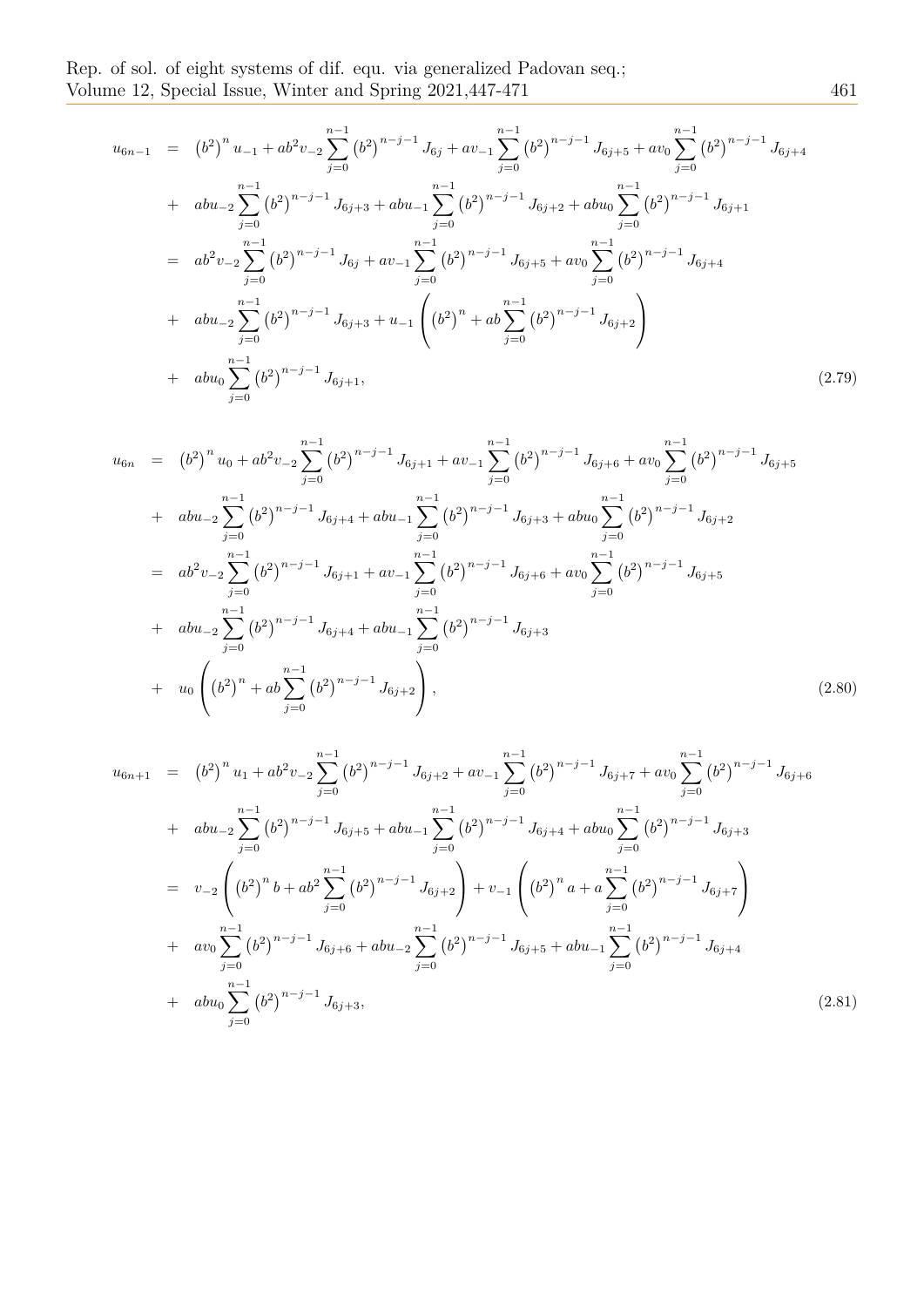$$
u_{6n+2} = (b^2)^n u_2 + ab^2 v_{-2} \sum_{j=0}^{n-1} (b^2)^{n-j-1} J_{6j+3} + av_{-1} \sum_{j=0}^{n-1} (b^2)^{n-j-1} J_{6j+8} + av_0 \sum_{j=0}^{n-1} (b^2)^{n-j-1} J_{6j+7} + abu_{-2} \sum_{j=0}^{n-1} (b^2)^{n-j-1} J_{6j+6} + abu_{-1} \sum_{j=0}^{n-1} (b^2)^{n-j-1} J_{6j+5} + abu_0 \sum_{j=0}^{n-1} (b^2)^{n-j-1} J_{6j+4} = ab^2 v_{-2} \sum_{j=0}^{n-1} (b^2)^{n-j-1} J_{6j+3} + v_{-1} \left( (b^2)^n b + a \sum_{j=0}^{n-1} (b^2)^{n-j-1} J_{6j+8} \right) + v_0 \left( (b^2)^n a + a \sum_{j=0}^{n-1} (b^2)^{n-j-1} J_{6j+7} \right) + abu_{-2} \sum_{j=0}^{n-1} (b^2)^{n-j-1} J_{6j+6} + abu_{-1} \sum_{j=0}^{n-1} (b^2)^{n-j-1} J_{6j+5} + abu_0 \sum_{j=0}^{n-1} (b^2)^{n-j-1} J_{6j+4}, n \in \mathbb{N}_0,
$$
\n(2.82)

$$
u_{6n+3} = (b^2)^n u_3 + ab^2 v_{-2} \sum_{j=0}^{n-1} (b^2)^{n-j-1} J_{6j+4} + av_{-1} \sum_{j=0}^{n-1} (b^2)^{n-j-1} J_{6j+9} + av_0 \sum_{j=0}^{n-1} (b^2)^{n-j-1} J_{6j+8}
$$
  
+  $abu_{-2} \sum_{j=0}^{n-1} (b^2)^{n-j-1} J_{6j+7} + abu_{-1} \sum_{j=0}^{n-1} (b^2)^{n-j-1} J_{6j+6} + abu_0 \sum_{j=0}^{n-1} (b^2)^{n-j-1} J_{6j+5}$   
=  $ab^2 v_{-2} \sum_{j=0}^{n-1} (b^2)^{n-j-1} J_{6j+4} + v_{-1} \left( (b^2)^n a^2 + a \sum_{j=0}^{n-1} (b^2)^{n-j-1} J_{6j+9} \right)$   
+  $v_0 \left( (b^2)^n b + a \sum_{j=0}^{n-1} (b^2)^{n-j-1} J_{6j+8} \right) + u_{-2} \left( (b^2)^n ab + ab \sum_{j=0}^{n-1} (b^2)^{n-j-1} J_{6j+7} \right)$   
+  $abu_{-1} \sum_{j=0}^{n-1} (b^2)^{n-j-1} J_{6j+6} + abu_0 \sum_{j=0}^{n-1} (b^2)^{n-j-1} J_{6j+5},$  (2.83)

$$
v_{6n-2} = (b^2)^n v_{-2} + ab^2 v_{-2} \sum_{j=0}^{n-1} (b^2)^{n-j-1} J_{6j-1} + av_{-1} \sum_{j=0}^{n-1} (b^2)^{n-j-1} J_{6j+4} + av_0 \sum_{j=0}^{n-1} (b^2)^{n-j-1} J_{6j+3}
$$
  
+  $abu_{-2} \sum_{j=0}^{n-1} (b^2)^{n-j-1} J_{6j+2} + abu_{-1} \sum_{j=0}^{n-1} (b^2)^{n-j-1} J_{6j+1} + abu_0 \sum_{j=0}^{n-1} (b^2)^{n-j-1} J_{6j}$   
=  $v_{-2} \left( (b^2)^n + ab^2 \sum_{j=0}^{n-1} (b^2)^{n-j-1} J_{6j-1} \right) + av_{-1} \sum_{j=0}^{n-1} (b^2)^{n-j-1} J_{6j+4}$   
+  $av_0 \sum_{j=0}^{n-1} (b^2)^{n-j-1} J_{6j+3} + abu_{-2} \sum_{j=0}^{n-1} (b^2)^{n-j-1} J_{6j+2}$   
+  $abu_{-1} \sum_{j=0}^{n-1} (b^2)^{n-j-1} J_{6j+1} + abu_0 \sum_{j=0}^{n-1} (b^2)^{n-j-1} J_{6j},$  (2.84)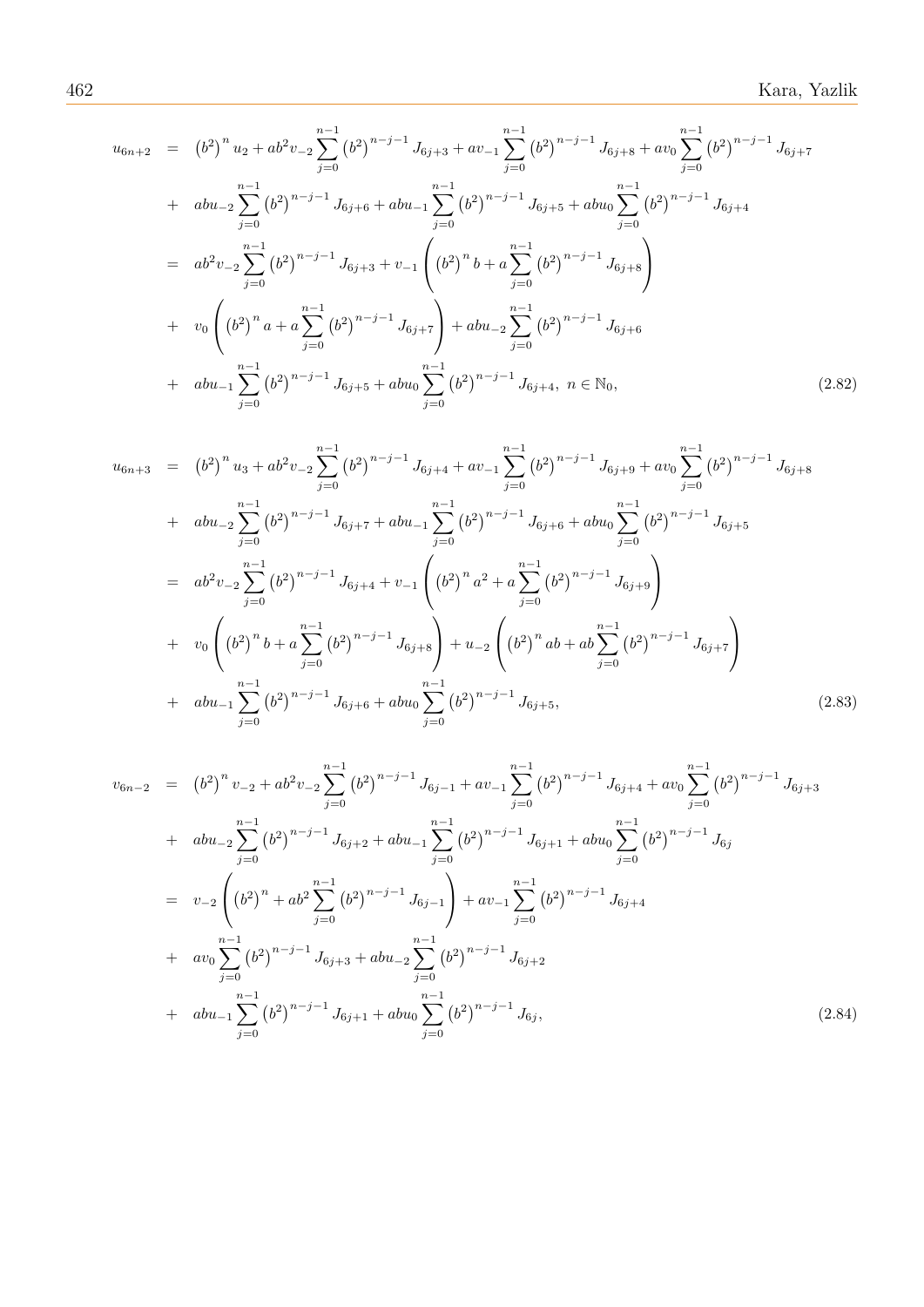$$
v_{6n-1} = (b^2)^n v_{-1} + ab^2 v_{-2} \sum_{j=0}^{n-1} (b^2)^{n-j-1} J_{6j} + av_{-1} \sum_{j=0}^{n-1} (b^2)^{n-j-1} J_{6j+5} + av_0 \sum_{j=0}^{n-1} (b^2)^{n-j-1} J_{6j+4}
$$
  
+ 
$$
abu_{-2} \sum_{j=0}^{n-1} (b^2)^{n-j-1} J_{6j+3} + abu_{-1} \sum_{j=0}^{n-1} (b^2)^{n-j-1} J_{6j+2} + abu_0 \sum_{j=0}^{n-1} (b^2)^{n-j-1} J_{6j+1}
$$
  
= 
$$
ab^2 v_{-2} \sum_{j=0}^{n-1} (b^2)^{n-j-1} J_{6j} + v_{-1} \left( (b^2)^n + a \sum_{j=0}^{n-1} (b^2)^{n-j-1} J_{6j+5} \right)
$$
  
+ 
$$
av_0 \sum_{j=0}^{n-1} (b^2)^{n-j-1} J_{6j+4} + abu_{-2} \sum_{j=0}^{n-1} (b^2)^{n-j-1} J_{6j+3}
$$
  
+ 
$$
abu_{-1} \sum_{j=0}^{n-1} (b^2)^{n-j-1} J_{6j+2} + abu_0 \sum_{j=0}^{n-1} (b^2)^{n-j-1} J_{6j+1},
$$
(2.85)

$$
v_{6n} = (b^2)^n v_0 + ab^2 v_{-2} \sum_{j=0}^{n-1} (b^2)^{n-j-1} J_{6j+1} + av_{-1} \sum_{j=0}^{n-1} (b^2)^{n-j-1} J_{6j+6} + av_0 \sum_{j=0}^{n-1} (b^2)^{n-j-1} J_{6j+5}
$$
  
+  $abu_{-2} \sum_{j=0}^{n-1} (b^2)^{n-j-1} J_{6j+4} + abu_{-1} \sum_{j=0}^{n-1} (b^2)^{n-j-1} J_{6j+3} + abu_0 \sum_{j=0}^{n-1} (b^2)^{n-j-1} J_{6j+2}$   
=  $ab^2 v_{-2} \sum_{j=0}^{n-1} (b^2)^{n-j-1} J_{6j+1} + av_{-1} \sum_{j=0}^{n-1} (b^2)^{n-j-1} J_{6j+6}$   
+  $v_0 \left( (b^2)^n + a \sum_{j=0}^{n-1} (b^2)^{n-j-1} J_{6j+5} \right) + abu_{-2} \sum_{j=0}^{n-1} (b^2)^{n-j-1} J_{6j+4}$   
+  $abu_{-1} \sum_{j=0}^{n-1} (b^2)^{n-j-1} J_{6j+3} + abu_0 \sum_{j=0}^{n-1} (b^2)^{n-j-1} J_{6j+2},$  (2.86)

$$
v_{6n+1} = (b^2)^n v_1 + ab^2 v_{-2} \sum_{j=0}^{n-1} (b^2)^{n-j-1} J_{6j+2} + av_{-1} \sum_{j=0}^{n-1} (b^2)^{n-j-1} J_{6j+7} + av_0 \sum_{j=0}^{n-1} (b^2)^{n-j-1} J_{6j+6}
$$
  
+  $abu_{-2} \sum_{j=0}^{n-1} (b^2)^{n-j-1} J_{6j+5} + abu_{-1} \sum_{j=0}^{n-1} (b^2)^{n-j-1} J_{6j+4} + abu_0 \sum_{j=0}^{n-1} (b^2)^{n-j-1} J_{6j+3}$   
=  $ab^2 v_{-2} \sum_{j=0}^{n-1} (b^2)^{n-j-1} J_{6j+2} + v_{-1} \left( (b^2)^n a + a \sum_{j=0}^{n-1} (b^2)^{n-j-1} J_{6j+7} \right)$   
+  $av_0 \sum_{j=0}^{n-1} (b^2)^{n-j-1} J_{6j+6} + u_{-2} \left( (b^2)^n b + ab \sum_{j=0}^{n-1} (b^2)^{n-j-1} J_{6j+5} \right)$   
+  $abu_{-1} \sum_{j=0}^{n-1} (b^2)^{n-j-1} J_{6j+4} + abu_0 \sum_{j=0}^{n-1} (b^2)^{n-j-1} J_{6j+3},$  (2.87)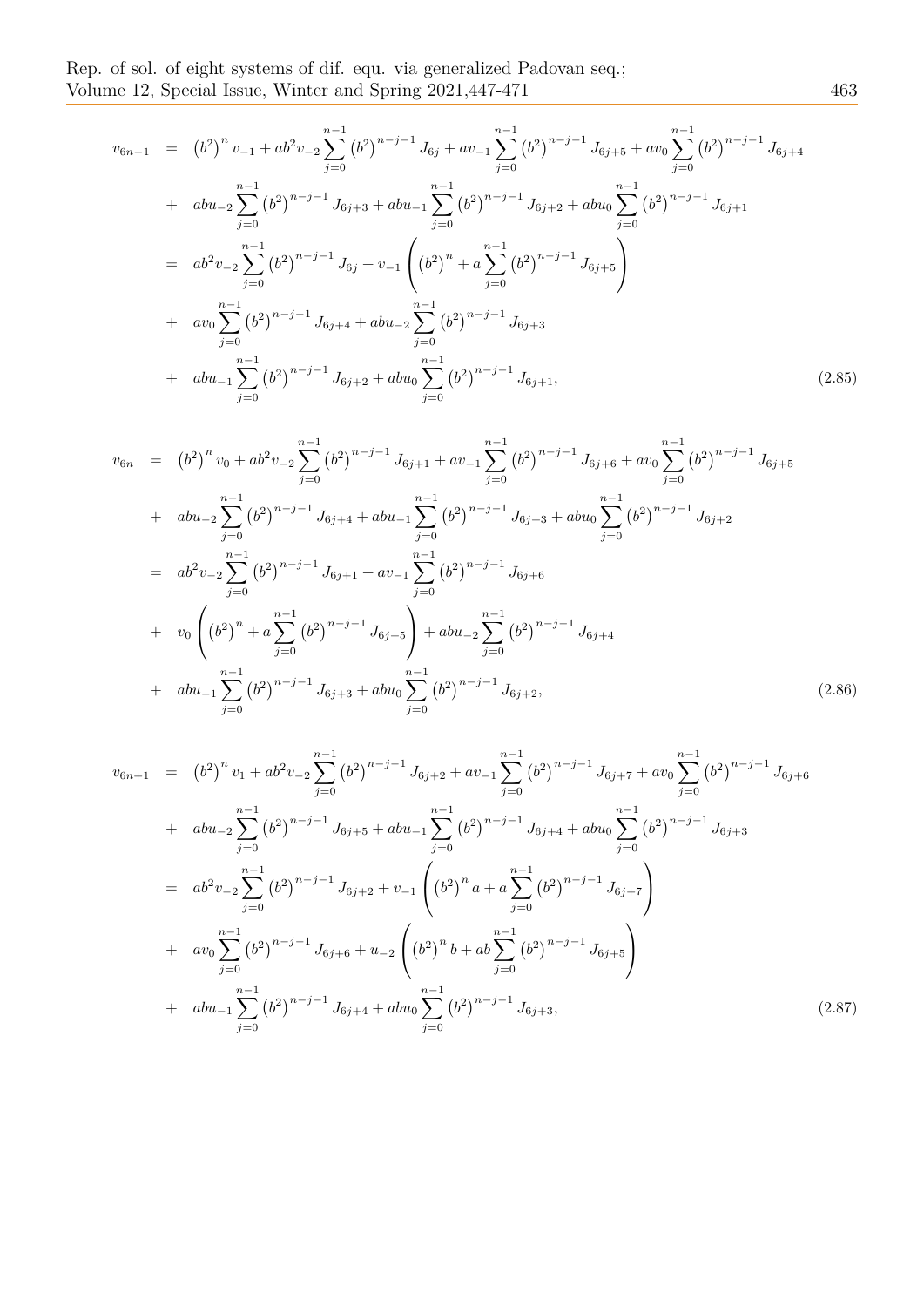$$
v_{6n+2} = (b^2)^n v_2 + ab^2 v_{-2} \sum_{j=0}^{n-1} (b^2)^{n-j-1} J_{6j+3} + av_{-1} \sum_{j=0}^{n-1} (b^2)^{n-j-1} J_{6j+8} + av_0 \sum_{j=0}^{n-1} (b^2)^{n-j-1} J_{6j+7}
$$
  
+ 
$$
abu_{-2} \sum_{j=0}^{n-1} (b^2)^{n-j-1} J_{6j+6} + abu_{-1} \sum_{j=0}^{n-1} (b^2)^{n-j-1} J_{6j+5} + abu_0 \sum_{j=0}^{n-1} (b^2)^{n-j-1} J_{6j+4}
$$
  
= 
$$
ab^2 v_{-2} \sum_{j=0}^{n-1} (b^2)^{n-j-1} J_{6j+3} + av_{-1} \sum_{j=0}^{n-1} (b^2)^{n-j-1} J_{6j+8}
$$
  
+ 
$$
v_0 \left( (b^2)^n a + a \sum_{j=0}^{n-1} (b^2)^{n-j-1} J_{6j+7} \right) + abu_{-2} \sum_{j=0}^{n-1} (b^2)^{n-j-1} J_{6j+6}
$$
  
+ 
$$
u_{-1} \left( (b^2)^n b + ab \sum_{j=0}^{n-1} (b^2)^{n-j-1} J_{6j+5} \right) + abu_0 \sum_{j=0}^{n-1} (b^2)^{n-j-1} J_{6j+4}, \qquad (2.88)
$$

<span id="page-17-0"></span>
$$
v_{6n+3} = (b^2)^n v_3 + ab^2 v_{-2} \sum_{j=0}^{n-1} (b^2)^{n-j-1} J_{6j+4} + av_{-1} \sum_{j=0}^{n-1} (b^2)^{n-j-1} J_{6j+9} + av_0 \sum_{j=0}^{n-1} (b^2)^{n-j-1} J_{6j+8}
$$
  
+  $abu_{-2} \sum_{j=0}^{n-1} (b^2)^{n-j-1} J_{6j+7} + abu_{-1} \sum_{j=0}^{n-1} (b^2)^{n-j-1} J_{6j+6} + abu_0 \sum_{j=0}^{n-1} (b^2)^{n-j-1} J_{6j+5}$   
=  $ab^2 v_{-2} \sum_{j=0}^{n-1} (b^2)^{n-j-1} J_{6j+4} + v_{-1} \left( (b^2)^n a^2 + a \sum_{j=0}^{n-1} (b^2)^{n-j-1} J_{6j+9} \right)$   
+  $av_0 \sum_{j=0}^{n-1} (b^2)^{n-j-1} J_{6j+8} + u_{-2} \left( (b^2)^n ab + ab \sum_{j=0}^{n-1} (b^2)^{n-j-1} J_{6j+7} \right)$   
+  $abu_{-1} \sum_{j=0}^{n-1} (b^2)^{n-j-1} J_{6j+6} + u_0 \left( (b^2)^n b + ab \sum_{j=0}^{n-1} (b^2)^{n-j-1} J_{6j+5} \right),$  (2.89)

for  $n \in \mathbb{N}_0$ . From  $(2.67)$ ,  $(2.78)-(2.89)$  and some calculation, we obtain

$$
x_{6n-2} = f^{-1} \left( ab^2 f \left( y_{-2} \right) \sum_{j=0}^{n-1} \left( b^2 \right)^{n-j-1} J_{6j-1} + af \left( y_{-1} \right) \sum_{j=0}^{n-1} \left( b^2 \right)^{n-j-1} J_{6j+4} + af \left( y_0 \right) \sum_{j=0}^{n-1} \left( b^2 \right)^{n-j-1} J_{6j+3}
$$
  
+  $f \left( x_{-2} \right) \left( \left( b^2 \right)^n + ab \sum_{j=0}^{n-1} \left( b^2 \right)^{n-j-1} J_{6j+2} \right) + ab f \left( x_{-1} \right) \sum_{j=0}^{n-1} \left( b^2 \right)^{n-j-1} J_{6j+1}$   
+  $ab f \left( x_0 \right) \sum_{j=0}^{n-1} \left( b^2 \right)^{n-j-1} J_{6j} \right), \ n \in \mathbb{N}_0,$  (2.90)

$$
x_{6n-1} = f^{-1} \left( ab^2 f (y_{-2}) \sum_{j=0}^{n-1} (b^2)^{n-j-1} J_{6j} + af (y_{-1}) \sum_{j=0}^{n-1} (b^2)^{n-j-1} J_{6j+5} + af (y_0) \sum_{j=0}^{n-1} (b^2)^{n-j-1} J_{6j+4} + abf (x_{-2}) \sum_{j=0}^{n-1} (b^2)^{n-j-1} J_{6j+3} + f (x_{-1}) \left( (b^2)^n + ab \sum_{j=0}^{n-1} (b^2)^{n-j-1} J_{6j+2} \right) + abf (x_0) \sum_{j=0}^{n-1} (b^2)^{n-j-1} J_{6j+1} \right), \ n \in \mathbb{N}_0,
$$
\n(2.91)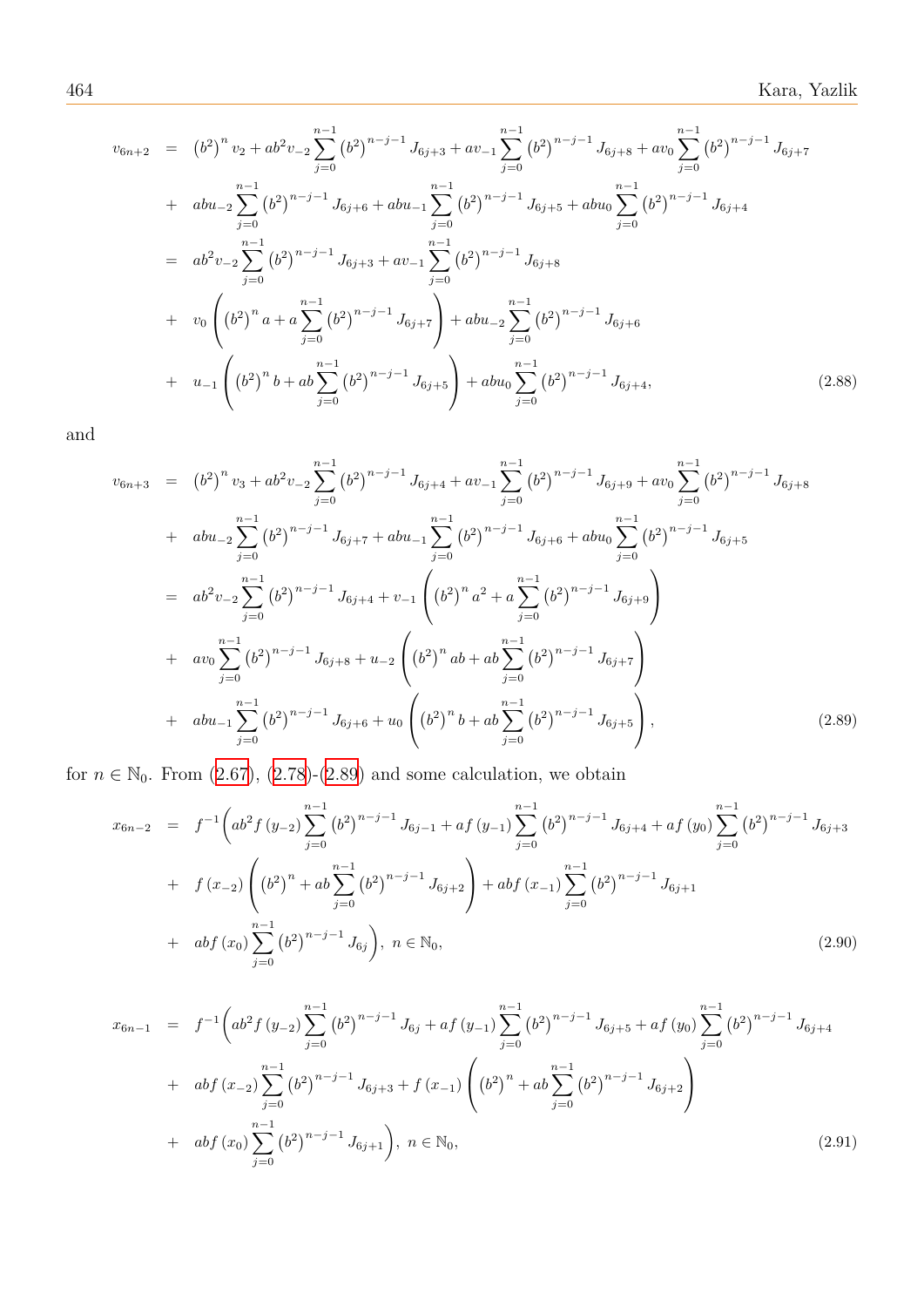$$
x_{6n} = f^{-1} \left( ab^2 f \left( y_{-2} \right) \sum_{j=0}^{n-1} \left( b^2 \right)^{n-j-1} J_{6j+1} + af \left( y_{-1} \right) \sum_{j=0}^{n-1} \left( b^2 \right)^{n-j-1} P_{6j+6} + af \left( y_0 \right) \sum_{j=0}^{n-1} \left( b^2 \right)^{n-j-1} J_{6j+5}
$$
  
+ 
$$
ab f \left( x_{-2} \right) \sum_{j=0}^{n-1} \left( b^2 \right)^{n-j-1} J_{6j+4} + ab f \left( x_{-1} \right) \sum_{j=0}^{n-1} \left( b^2 \right)^{n-j-1} J_{6j+3}
$$
  
+ 
$$
f \left( x_0 \right) \left( \left( b^2 \right)^n + ab \sum_{j=0}^{n-1} \left( b^2 \right)^{n-j-1} J_{6j+2} \right) \right), \ n \in \mathbb{N}_0,
$$
 (2.92)

$$
x_{6n+1} = f^{-1}\left(f\left(y_{-2}\right)\left(\left(b^{2}\right)^{n} b + ab^{2} \sum_{j=0}^{n-1} \left(b^{2}\right)^{n-j-1} J_{6j+2}\right) + f\left(y_{-1}\right)\left(\left(b^{2}\right)^{n} a + a \sum_{j=0}^{n-1} \left(b^{2}\right)^{n-j-1} J_{6j+7}\right) + af\left(y_{0}\right) \sum_{j=0}^{n-1} \left(b^{2}\right)^{n-j-1} J_{6j+6} + abf\left(x_{-2}\right) \sum_{j=0}^{n-1} \left(b^{2}\right)^{n-j-1} J_{6j+5} + abf\left(x_{-1}\right) \sum_{j=0}^{n-1} \left(b^{2}\right)^{n-j-1} J_{6j+4} + abf\left(x_{0}\right) \sum_{j=0}^{n-1} \left(b^{2}\right)^{n-j-1} J_{6j+3}\right), \ n \in \mathbb{N}_{0}, \tag{2.93}
$$

$$
x_{6n+2} = f^{-1}\left(ab^2 f (y_{-2}) \sum_{j=0}^{n-1} (b^2)^{n-j-1} J_{6j+3} + f (y_{-1}) \left( (b^2)^n b + a \sum_{j=0}^{n-1} (b^2)^{n-j-1} J_{6j+8} \right) + f (y_0) \left( (b^2)^n a + a \sum_{j=0}^{n-1} (b^2)^{n-j-1} J_{6j+7} \right) + abf (x_{-2}) \sum_{j=0}^{n-1} (b^2)^{n-j-1} J_{6j+6} + abf (x_{-1}) \sum_{j=0}^{n-1} (b^2)^{n-j-1} J_{6j+5} + abf (x_0) \sum_{j=0}^{n-1} (b^2)^{n-j-1} J_{6j+4} \right), n \in \mathbb{N}_0,
$$
\n(2.94)

$$
x_{6n+3} = f^{-1} \left( ab^2 f (y_{-2}) \sum_{j=0}^{n-1} (b^2)^{n-j-1} J_{6j+4} + f (y_{-1}) \left( (b^2)^n a^2 + a \sum_{j=0}^{n-1} (b^2)^{n-j-1} J_{6j+9} \right) + f (y_{0}) \left( (b^2)^n b + a \sum_{j=0}^{n-1} (b^2)^{n-j-1} J_{6j+8} \right) + f (x_{-2}) \left( (b^2)^n ab + ab \sum_{j=0}^{n-1} (b^2)^{n-j-1} J_{6j+7} \right) + ab f (x_{-1}) \sum_{j=0}^{n-1} (b^2)^{n-j-1} J_{6j+6} + ab f (x_0) \sum_{j=0}^{n-1} (b^2)^{n-j-1} J_{6j+5} \right), \ n \in \mathbb{N}_0,
$$
\n(2.95)

$$
y_{6n-2} = f^{-1}\left(f\left(y_{-2}\right)\left(\left(b^{2}\right)^{n}+ab^{2}\sum_{j=0}^{n-1}\left(b^{2}\right)^{n-j-1}J_{6j-1}\right)+af\left(y_{-1}\right)\sum_{j=0}^{n-1}\left(b^{2}\right)^{n-j-1}J_{6j+4}
$$
  
+ af\left(y\_{0}\right)\sum\_{j=0}^{n-1}\left(b^{2}\right)^{n-j-1}J\_{6j+3}+abf\left(x\_{-2}\right)\sum\_{j=0}^{n-1}\left(b^{2}\right)^{n-j-1}J\_{6j+2}  
+ abf\left(x\_{-1}\right)\sum\_{j=0}^{n-1}\left(b^{2}\right)^{n-j-1}J\_{6j+1}+abf\left(x\_{0}\right)\sum\_{j=0}^{n-1}\left(b^{2}\right)^{n-j-1}J\_{6j}\right), n \in \mathbb{N}\_{0}, \tag{2.96}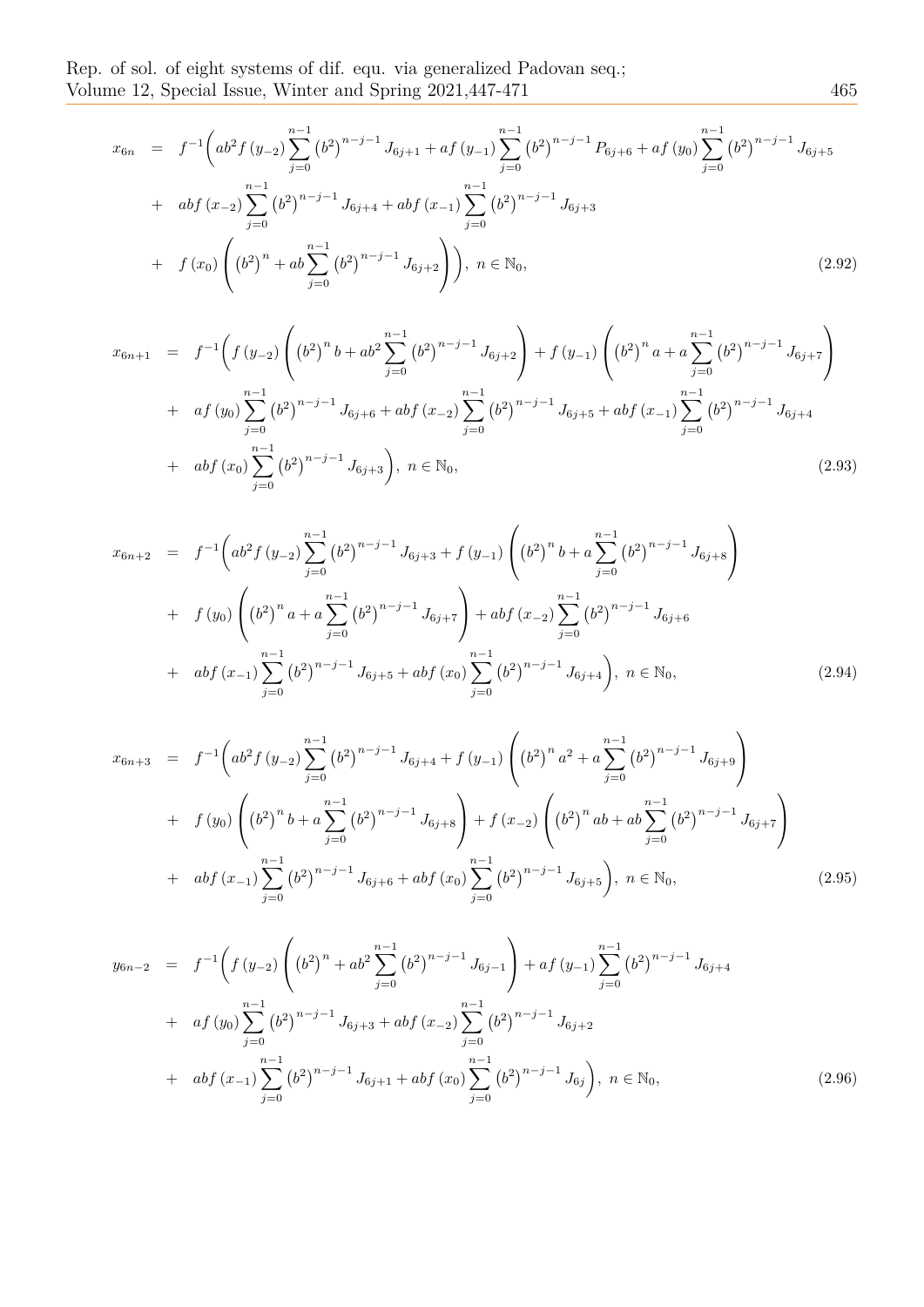$$
y_{6n-1} = f^{-1} \left( ab^2 f (y_{-2}) \sum_{j=0}^{n-1} (b^2)^{n-j-1} J_{6j} + f (y_{-1}) \left( (b^2)^n + a \sum_{j=0}^{n-1} (b^2)^{n-j-1} J_{6j+5} \right) + af (y_0) \sum_{j=0}^{n-1} (b^2)^{n-j-1} J_{6j+4} + abf (x_{-2}) \sum_{j=0}^{n-1} (b^2)^{n-j-1} J_{6j+3} + abf (x_{-1}) \sum_{j=0}^{n-1} (b^2)^{n-j-1} J_{6j+2} + abf (x_0) \sum_{j=0}^{n-1} (b^2)^{n-j-1} J_{6j+1} \right), \ n \in \mathbb{N}_0,
$$
\n(2.97)

$$
y_{6n} = f^{-1} \left( ab^2 f (y_{-2}) \sum_{j=0}^{n-1} (b^2)^{n-j-1} J_{6j+1} + af (y_{-1}) \sum_{j=0}^{n-1} (b^2)^{n-j-1} J_{6j+6} \right)
$$
  
+  $f (y_0) \left( (b^2)^n + a \sum_{j=0}^{n-1} (b^2)^{n-j-1} J_{6j+5} \right) + ab f (x_{-2}) \sum_{j=0}^{n-1} (b^2)^{n-j-1} J_{6j+4}$   
+  $ab f (x_{-1}) \sum_{j=0}^{n-1} (b^2)^{n-j-1} J_{6j+3} + ab f (x_0) \sum_{j=0}^{n-1} (b^2)^{n-j-1} J_{6j+2} \right), n \in \mathbb{N}_0,$  (2.98)

$$
y_{6n+1} = f^{-1}\left(ab^2 f (y_{-2}) \sum_{j=0}^{n-1} (b^2)^{n-j-1} J_{6j+2} + f (y_{-1}) \left( (b^2)^n a + a \sum_{j=0}^{n-1} (b^2)^{n-j-1} J_{6j+7} \right) + af (y_0) \sum_{j=0}^{n-1} (b^2)^{n-j-1} J_{6j+6} + f (x_{-2}) \left( (b^2)^n b + ab \sum_{j=0}^{n-1} (b^2)^{n-j-1} J_{6j+5} \right) + abf (x_{-1}) \sum_{j=0}^{n-1} (b^2)^{n-j-1} J_{6j+4} + abf (x_0) \sum_{j=0}^{n-1} (b^2)^{n-j-1} J_{6j+3} \right), \ n \in \mathbb{N}_0,
$$
\n(2.99)

$$
y_{6n+2} = f^{-1} \left( ab^2 f \left( y_{-2} \right) \sum_{j=0}^{n-1} \left( b^2 \right)^{n-j-1} J_{6j+3} + af \left( y_{-1} \right) \sum_{j=0}^{n-1} \left( b^2 \right)^{n-j-1} J_{6j+8}
$$
  
+  $f \left( y_0 \right) \left( \left( b^2 \right)^n a + a \sum_{j=0}^{n-1} \left( b^2 \right)^{n-j-1} J_{6j+7} \right) + ab f \left( x_{-2} \right) \sum_{j=0}^{n-1} \left( b^2 \right)^{n-j-1} J_{6j+6}$   
+  $f \left( x_{-1} \right) \left( \left( b^2 \right)^n b + ab \sum_{j=0}^{n-1} \left( b^2 \right)^{n-j-1} J_{6j+5} \right) + ab f \left( x_0 \right) \sum_{j=0}^{n-1} \left( b^2 \right)^{n-j-1} J_{6j+4} \right), n \in \mathbb{N}_0,$  (2.100)

$$
y_{6n+3} = f^{-1} \left( ab^2 f (y_{-2}) \sum_{j=0}^{n-1} (b^2)^{n-j-1} J_{6j+4} + f (y_{-1}) \left( (b^2)^n a^2 + a \sum_{j=0}^{n-1} (b^2)^{n-j-1} J_{6j+9} \right) \right)
$$
  
+ 
$$
af (y_0) \sum_{j=0}^{n-1} (b^2)^{n-j-1} J_{6j+8} + f (x_{-2}) \left( (b^2)^n ab + ab \sum_{j=0}^{n-1} (b^2)^{n-j-1} J_{6j+7} \right)
$$
  
+ 
$$
ab f (x_{-1}) \sum_{j=0}^{n-1} (b^2)^{n-j-1} J_{6j+6} + f (x_0) \left( (b^2)^n b + ab \sum_{j=0}^{n-1} (b^2)^{n-j-1} J_{6j+5} \right) \right), n \in \mathbb{N}_0.
$$
 (2.101)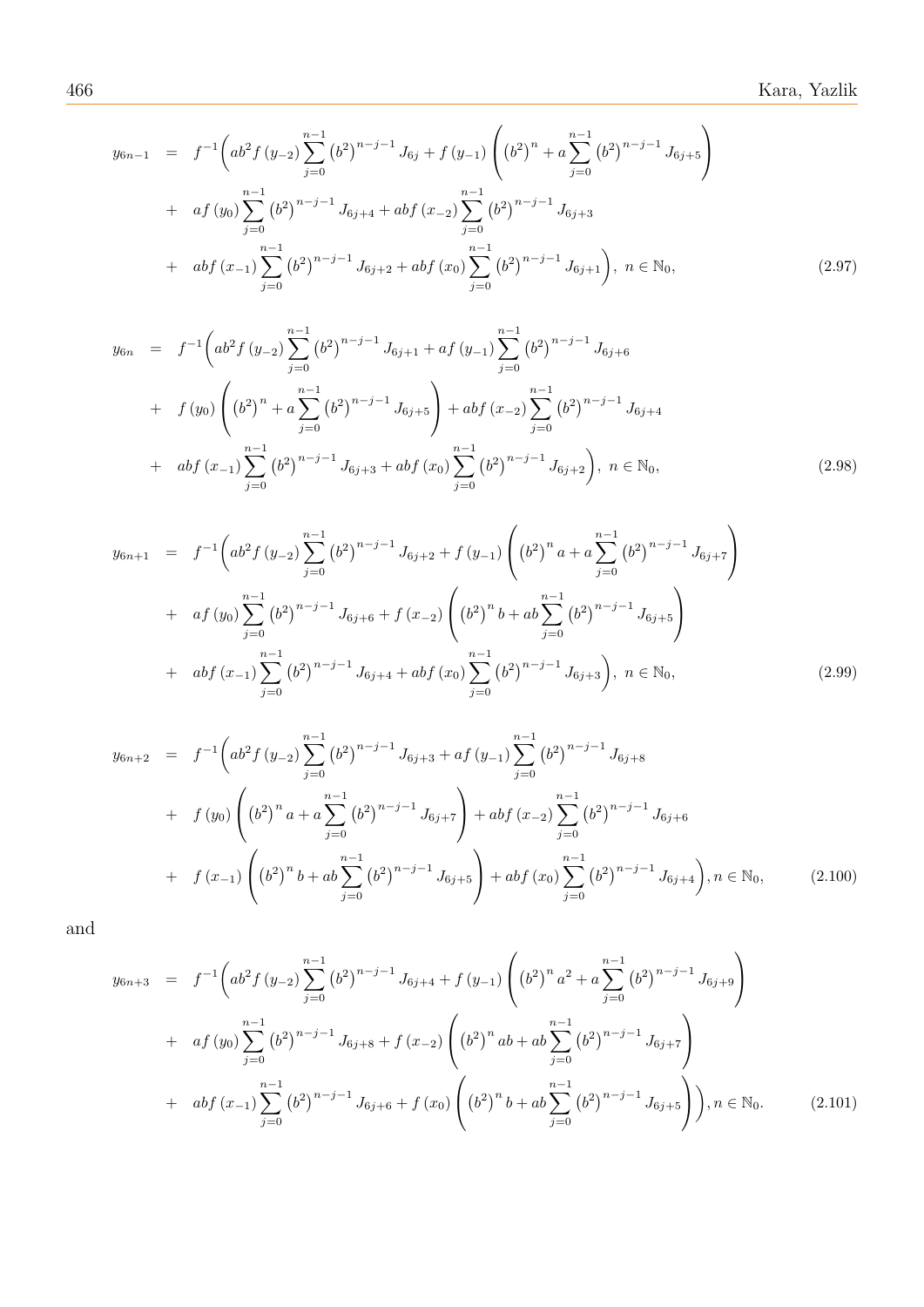2.8. Case 8:  $p_n = x_n$ ,  $q_n = y_n$ ,  $r_n = x_n$ ,  $s_n = x_n$ 

In this case, we obtain the system

$$
x_{n+1} = f^{-1}(af(x_{n-1}) + bf(y_{n-2})), y_{n+1} = f^{-1}(af(x_{n-1}) + bf(x_{n-2})), n \in \mathbb{N}_0.
$$
 (2.102)

<span id="page-20-0"></span>Note that system  $(2.102)$  are obtained from equations  $(2.65)$  by interchanging letters *x* and *y*, from which all the statements concerning solutions to the equations follow from the corresponding statements in Case 7 by only interchanging letters *x* and *y*. The general soluti[ons to](#page-20-0) the system  $(2.102)$  is given

$$
y_{6n-2} = f^{-1} \left( ab^2 f(x_{-2}) \sum_{j=0}^{n-1} (b^2)^{n-j-1} J_{6j-1} + af(x_{-1}) \sum_{j=0}^{n-1} (b^2)^{n-j-1} J_{6j+4} + af(x_0) \sum_{j=0}^{n-1} (b^2)^{n-j-1} J_{6j+3} \right)
$$
  
+  $f(y_{-2}) \left( (b^2)^n + ab \sum_{j=0}^{n-1} (b^2)^{n-j-1} J_{6j+2} \right) + ab f(y_{-1}) \sum_{j=0}^{n-1} (b^2)^{n-j-1} J_{6j+1}$   
+  $ab f(y_0) \sum_{j=0}^{n-1} (b^2)^{n-j-1} J_{6j} \right), n \in \mathbb{N}_0,$  (2.103)

$$
y_{6n-1} = f^{-1} \left( ab^2 f(x_{-2}) \sum_{j=0}^{n-1} (b^2)^{n-j-1} J_{6j} + af(x_{-1}) \sum_{j=0}^{n-1} (b^2)^{n-j-1} J_{6j+5} + af(x_0) \sum_{j=0}^{n-1} (b^2)^{n-j-1} J_{6j+4} \right)
$$
  
+ 
$$
ab f(y_{-2}) \sum_{j=0}^{n-1} (b^2)^{n-j-1} J_{6j+3} + f(y_{-1}) \left( (b^2)^n + ab \sum_{j=0}^{n-1} (b^2)^{n-j-1} J_{6j+2} \right)
$$
  
+ 
$$
ab f(y_0) \sum_{j=0}^{n-1} (b^2)^{n-j-1} J_{6j+1} \right), \ n \in \mathbb{N}_0,
$$
 (2.104)

$$
y_{6n} = f^{-1} \left( ab^2 f(x_{-2}) \sum_{j=0}^{n-1} (b^2)^{n-j-1} J_{6j+1} + af(x_{-1}) \sum_{j=0}^{n-1} (b^2)^{n-j-1} P_{6j+6} + af(x_0) \sum_{j=0}^{n-1} (b^2)^{n-j-1} J_{6j+5} + abf(y_{-2}) \sum_{j=0}^{n-1} (b^2)^{n-j-1} J_{6j+4} + abf(y_{-1}) \sum_{j=0}^{n-1} (b^2)^{n-j-1} J_{6j+3} + f(y_0) \left( (b^2)^n + ab \sum_{j=0}^{n-1} (b^2)^{n-j-1} J_{6j+2} \right) \right), \quad n \in \mathbb{N}_0,
$$
\n(2.105)

$$
y_{6n+1} = f^{-1}\left(f\left(x_{-2}\right)\left(\left(b^{2}\right)^{n} b + ab^{2} \sum_{j=0}^{n-1} \left(b^{2}\right)^{n-j-1} J_{6j+2}\right) + f\left(x_{-1}\right)\left(\left(b^{2}\right)^{n} a + a \sum_{j=0}^{n-1} \left(b^{2}\right)^{n-j-1} J_{6j+7}\right) + af\left(x_{0}\right) \sum_{j=0}^{n-1} \left(b^{2}\right)^{n-j-1} J_{6j+6} + abf\left(y_{-2}\right) \sum_{j=0}^{n-1} \left(b^{2}\right)^{n-j-1} J_{6j+5} + abf\left(y_{-1}\right) \sum_{j=0}^{n-1} \left(b^{2}\right)^{n-j-1} J_{6j+4} + abf\left(y_{0}\right) \sum_{j=0}^{n-1} \left(b^{2}\right)^{n-j-1} J_{6j+3}\right), \quad n \in \mathbb{N}_{0}, \tag{2.106}
$$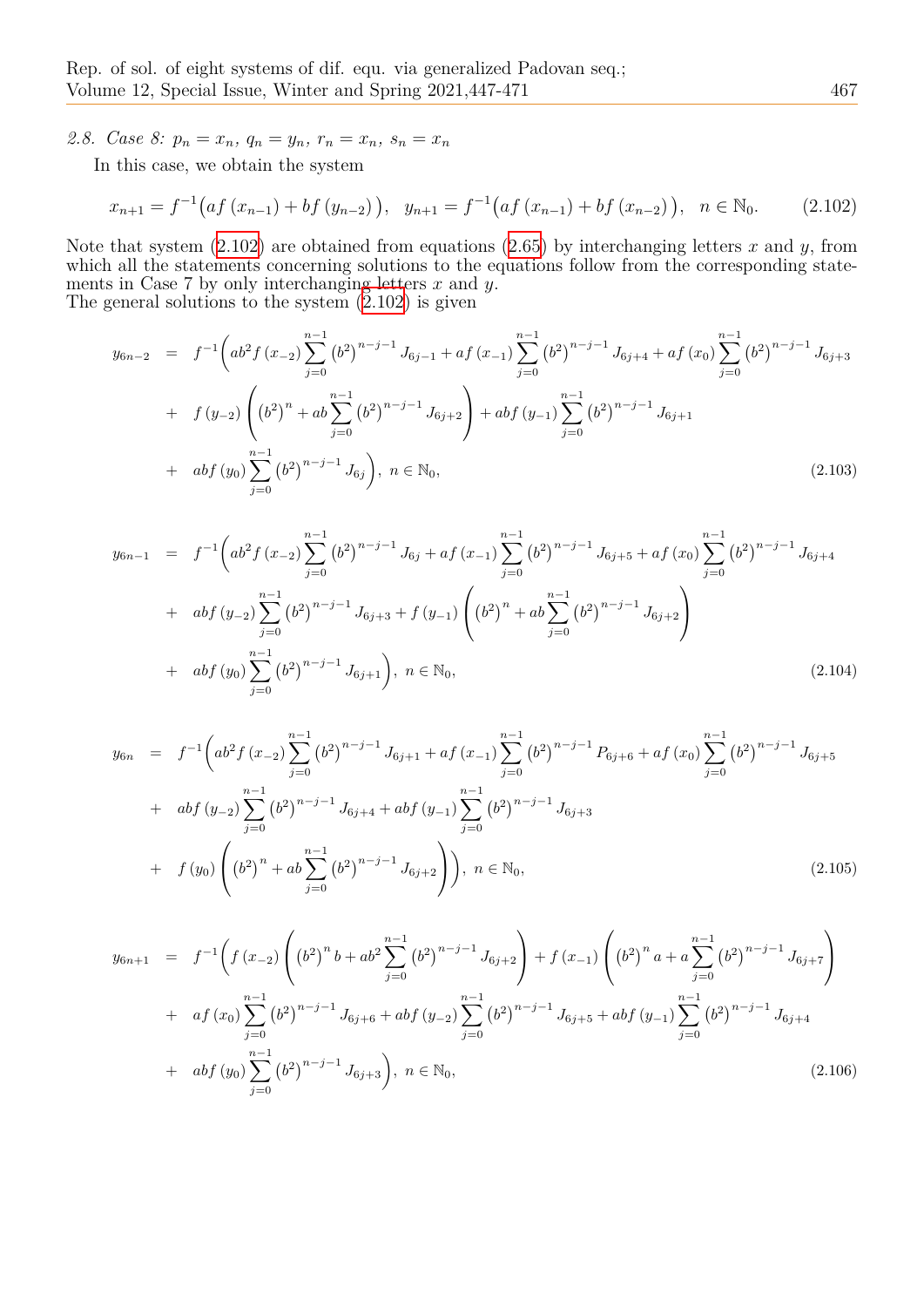$$
y_{6n+2} = f^{-1}\left(ab^2 f (x_{-2}) \sum_{j=0}^{n-1} (b^2)^{n-j-1} J_{6j+3} + f (x_{-1}) \left( (b^2)^n b + a \sum_{j=0}^{n-1} (b^2)^{n-j-1} J_{6j+8} \right) \right)
$$
  
+  $f (x_0) \left( (b^2)^n a + a \sum_{j=0}^{n-1} (b^2)^{n-j-1} J_{6j+7} \right) + ab f (y_{-2}) \sum_{j=0}^{n-1} (b^2)^{n-j-1} J_{6j+6} + ab f (y_{-1}) \sum_{j=0}^{n-1} (b^2)^{n-j-1} J_{6j+5} + ab f (y_0) \sum_{j=0}^{n-1} (b^2)^{n-j-1} J_{6j+4} \right), n \in \mathbb{N}_0,$  (2.107)

$$
y_{6n+3} = f^{-1}\left(ab^2 f (x_{-2}) \sum_{j=0}^{n-1} (b^2)^{n-j-1} J_{6j+4} + f (x_{-1}) \left( (b^2)^n a^2 + a \sum_{j=0}^{n-1} (b^2)^{n-j-1} J_{6j+9} \right) + f (x_0) \left( (b^2)^n b + a \sum_{j=0}^{n-1} (b^2)^{n-j-1} J_{6j+8} \right) + f (y_{-2}) \left( (b^2)^n ab + ab \sum_{j=0}^{n-1} (b^2)^{n-j-1} J_{6j+7} \right) + abf (y_{-1}) \sum_{j=0}^{n-1} (b^2)^{n-j-1} J_{6j+6} + abf (y_0) \sum_{j=0}^{n-1} (b^2)^{n-j-1} J_{6j+5} \right), \ n \in \mathbb{N}_0,
$$
\n(2.108)

$$
x_{6n-2} = f^{-1}\left(f\left(x_{-2}\right)\left(\left(b^{2}\right)^{n}+ab^{2}\sum_{j=0}^{n-1}\left(b^{2}\right)^{n-j-1}J_{6j-1}\right)+af\left(x_{-1}\right)\sum_{j=0}^{n-1}\left(b^{2}\right)^{n-j-1}J_{6j+4} + af\left(x_{0}\right)\sum_{j=0}^{n-1}\left(b^{2}\right)^{n-j-1}J_{6j+3}+abf\left(y_{-2}\right)\sum_{j=0}^{n-1}\left(b^{2}\right)^{n-j-1}J_{6j+2} + abf\left(y_{-1}\right)\sum_{j=0}^{n-1}\left(b^{2}\right)^{n-j-1}J_{6j+1}+abf\left(y_{0}\right)\sum_{j=0}^{n-1}\left(b^{2}\right)^{n-j-1}J_{6j}\right),\ n \in \mathbb{N}_{0}, \tag{2.109}
$$

$$
x_{6n-1} = f^{-1}\left(ab^2 f (x_{-2}) \sum_{j=0}^{n-1} (b^2)^{n-j-1} J_{6j} + f (x_{-1}) \left( (b^2)^n + a \sum_{j=0}^{n-1} (b^2)^{n-j-1} J_{6j+5} \right) + af (x_0) \sum_{j=0}^{n-1} (b^2)^{n-j-1} J_{6j+4} + abf (y_{-2}) \sum_{j=0}^{n-1} (b^2)^{n-j-1} J_{6j+3} + abf (y_{-1}) \sum_{j=0}^{n-1} (b^2)^{n-j-1} J_{6j+2} + abf (y_0) \sum_{j=0}^{n-1} (b^2)^{n-j-1} J_{6j+1} \right), \ n \in \mathbb{N}_0,
$$
\n(2.110)

$$
x_{6n} = f^{-1} \left( ab^2 f(x_{-2}) \sum_{j=0}^{n-1} (b^2)^{n-j-1} J_{6j+1} + af(x_{-1}) \sum_{j=0}^{n-1} (b^2)^{n-j-1} J_{6j+6} \right)
$$
  
+  $f(x_0) \left( (b^2)^n + a \sum_{j=0}^{n-1} (b^2)^{n-j-1} J_{6j+5} \right) + abf(y_{-2}) \sum_{j=0}^{n-1} (b^2)^{n-j-1} J_{6j+4}$   
+  $abf(y_{-1}) \sum_{j=0}^{n-1} (b^2)^{n-j-1} J_{6j+3} + abf(y_0) \sum_{j=0}^{n-1} (b^2)^{n-j-1} J_{6j+2} \right), n \in \mathbb{N}_0,$  (2.111)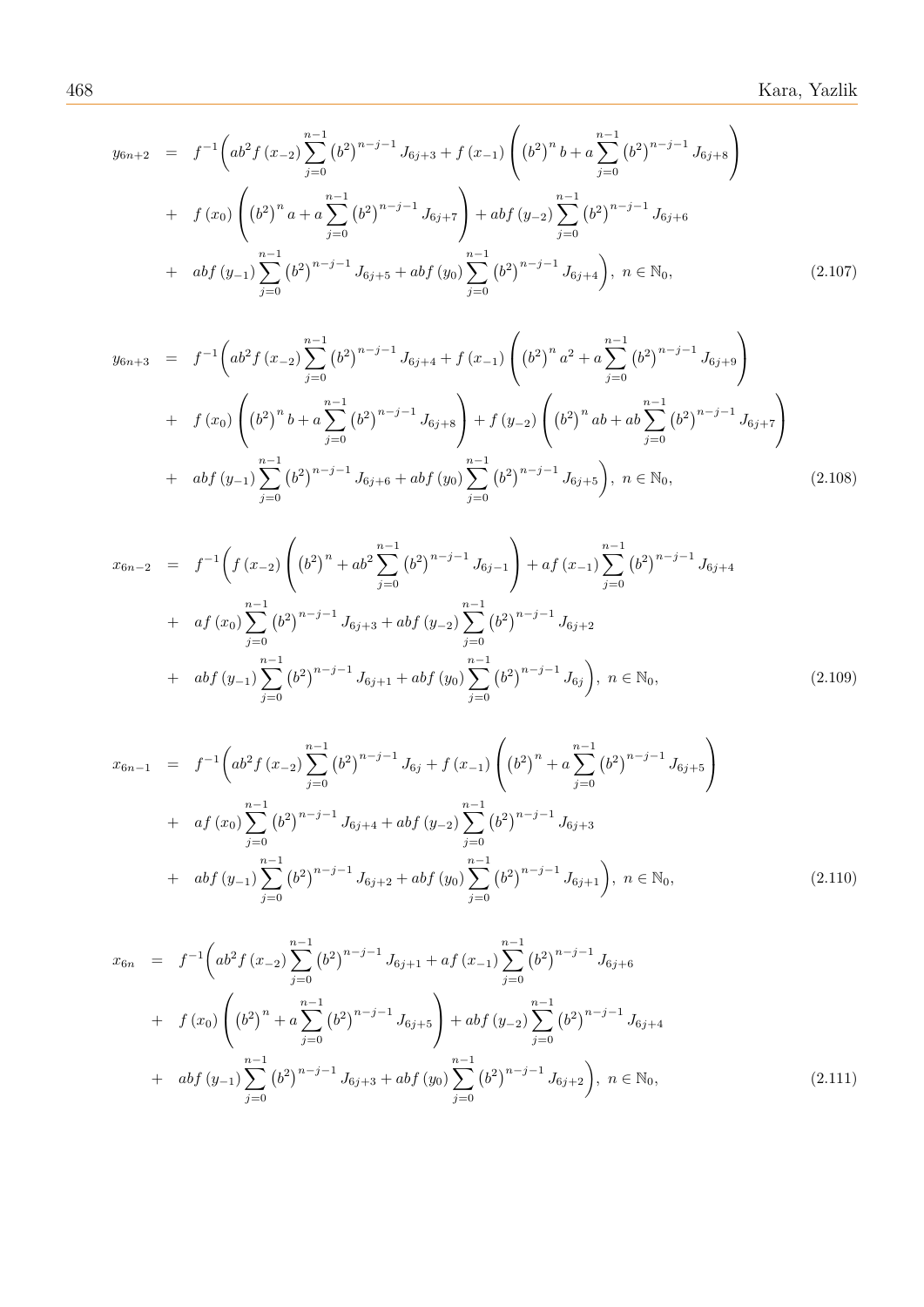$$
x_{6n+1} = f^{-1}\left(ab^2 f (x_{-2}) \sum_{j=0}^{n-1} (b^2)^{n-j-1} J_{6j+2} + f (x_{-1}) \left( (b^2)^n a + a \sum_{j=0}^{n-1} (b^2)^{n-j-1} J_{6j+7} \right) + af (x_0) \sum_{j=0}^{n-1} (b^2)^{n-j-1} J_{6j+6} + f (y_{-2}) \left( (b^2)^n b + ab \sum_{j=0}^{n-1} (b^2)^{n-j-1} J_{6j+5} \right) + abf (y_{-1}) \sum_{j=0}^{n-1} (b^2)^{n-j-1} J_{6j+4} + abf (y_0) \sum_{j=0}^{n-1} (b^2)^{n-j-1} J_{6j+3} \right), \ n \in \mathbb{N}_0,
$$
\n(2.112)

$$
x_{6n+2} = f^{-1} \left( ab^2 f(x_{-2}) \sum_{j=0}^{n-1} (b^2)^{n-j-1} J_{6j+3} + af(x_{-1}) \sum_{j=0}^{n-1} (b^2)^{n-j-1} J_{6j+8} + f(x_0) \left( (b^2)^n a + a \sum_{j=0}^{n-1} (b^2)^{n-j-1} J_{6j+7} \right) + abf(y_{-2}) \sum_{j=0}^{n-1} (b^2)^{n-j-1} J_{6j+6} + f(y_{-1}) \left( (b^2)^n b + ab \sum_{j=0}^{n-1} (b^2)^{n-j-1} J_{6j+5} \right) + abf(y_0) \sum_{j=0}^{n-1} (b^2)^{n-j-1} J_{6j+4} \right), \ n \in \mathbb{N}_0,
$$
\n(2.113)

$$
x_{6n+3} = f^{-1}\left(ab^2 f (x_{-2}) \sum_{j=0}^{n-1} (b^2)^{n-j-1} J_{6j+4} + f (x_{-1}) \left( (b^2)^n a^2 + a \sum_{j=0}^{n-1} (b^2)^{n-j-1} J_{6j+9} \right) + af (x_0) \sum_{j=0}^{n-1} (b^2)^{n-j-1} J_{6j+8} + f (y_{-2}) \left( (b^2)^n ab + ab \sum_{j=0}^{n-1} (b^2)^{n-j-1} J_{6j+7} \right) + abf (y_{-1}) \sum_{j=0}^{n-1} (b^2)^{n-j-1} J_{6j+6} + f (y_0) \left( (b^2)^n b + ab \sum_{j=0}^{n-1} (b^2)^{n-j-1} J_{6j+5} \right) \right), \ n \in \mathbb{N}_0.
$$
 (2.114)

## **3. Conclusion**

In this study, we have consider the following two-dimensional system of difference equations

$$
x_{n+1} = f^{-1}(af(p_{n-1}) + bf(q_{n-2})), y_{n+1} = f^{-1}(af(r_{n-1}) + bf(s_{n-2})), n \in \mathbb{N}_0,
$$

where the sequences  $p_n$ ,  $q_n$ ,  $r_n$ ,  $s_n$  are some of the sequences  $x_n$  and  $y_n$ ,  $f: D_f \longrightarrow \mathbb{R}$  is a "1-1" continuous function on its domain  $D_f \subseteq \mathbb{R}$ , initial values  $x_{-j}, y_{-j}, j \in \{0, 1, 2\}$  are arbitrary real numbers in  $D_f$  and the parameters  $a, b$ are arbitrary complex numbers, with  $b \neq 0$ . We have obtained the explicit form of solutions of the eight special cases of aforementioned system by using suitable transformation. The solutions of the eight special cases of aforementioned system are associated with generalized Padovan sequences.

**Open Problem:** The aforementioned two-dimensional system can extend to the three-dimensional system of difference equations which is variable coefficients or constant coefficients. Special cases of three-dimensional system can be solve in explicit form.

#### **References**

- <span id="page-22-1"></span>[1] Y. Akrour, N. Touafek and Y. Halim, *On a system of difference equations of second order solved in a closed form*. Miskolc Math. Notes. 20(2) (2019) 701–717.
- <span id="page-22-0"></span>[2] AM. Alotaibi, MSM. Noorani and MA. El-Moneam, *On the solutions of a system of third order rational difference equations*. Discrete Dyn. Nat. Soc. 2018 (2018).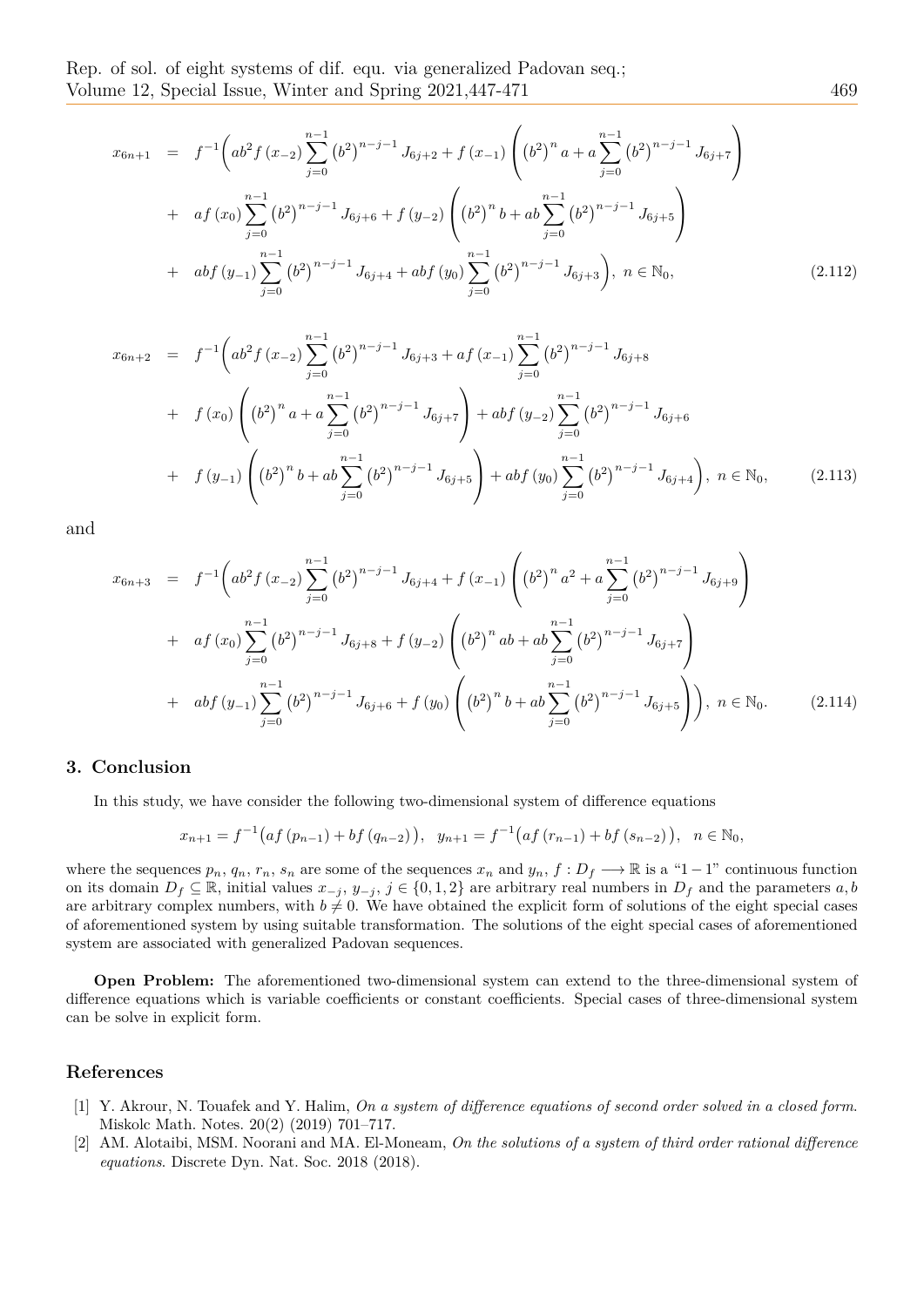- <span id="page-23-9"></span>[3] EM. Elabbasy and EM. Elsayed, *Dynamics of a rational difference equation*. Chin. Ann. Math. Ser. B.30(2) (2009) 187–198.
- <span id="page-23-10"></span>[4] EM. Elabbasy, HA. El-Metwally and EM. Elsayed, *Global behavior of the solutions of some difference equations*. Adv. Difference Equ. 2011(1) (2011) 28.
- [5] EM. Elabbasy and SM. Eleissawy, *Qualitative properties for a higher order rational difference equation*. Fasc. Math. 50 (2013) 33–50.
- <span id="page-23-11"></span>[6] MM. El-Dessoky and EM. Elsayed, *On the solutions and periodic nature of some systems of rational difference equations*. J. Comput. Anal. Appl. 18(2) (2015) 206–218.
- <span id="page-23-12"></span>[7] H. El-Metwally, *Solutions form for some rational systems of difference equations*. Discrete Dyn. Nat. Soc. 2013 (2013) 1–10.
- <span id="page-23-13"></span>[8] EM. Elsayed, *On the solutions and periodic nature of some systems of difference equations*. Int. J. Biomath. 7(6) (2014) 1450067.
- <span id="page-23-14"></span>[9] EM. Elsayed and AM. Ahmed, *Dynamics of a three-dimensional systems of rational difference equations*. Math. Methods Appl. Sci. 5(39) (2016) 1026–1038.
- [10] EM. Elsayed, F. Alzahrani, I. Abbas and NH. Alotaibi, *Dynamical behavior and solution of nonlinear difference equation via Fibonacci sequence*. J. Appl. Anal. Comput. 10(1) (2019) 282–296.
- <span id="page-23-2"></span>[11] A. Gelisken and M. Kara, *Some general systems of rational difference equations*. J. Difference Equ. 396757 (2015) 1–7.
- <span id="page-23-3"></span>[12] Y. Halim, N. Touafek and Y. Yazlik, *Dynamic behavior of a second-order nonlinear rational difference equation*. Turkish J. Math. 39(6) (2015) 1004–1018.
- [13] Y. Halim and JFT. Rabago, *On the solutions of a second-order difference equation in terms of generalized Padovan sequences*. Math. Slovaca. 68(3) (2018) 625–638.
- <span id="page-23-4"></span>[14] TF. Ibrahim and N. Touafek, *On a third order rational difference equation with variable coefficients*. Dyn. Contin. Discrete Impuls. Syst. Ser. B Appl. Algorithms. 20(2) (2013) 251–264.
- <span id="page-23-19"></span>[15] M. Kara and Y. Yazlik, *Solvability of a system of nonlinear difference equations of higher order*. Turkish J. Math. 43(3) (2019) 1533–1565.
- [16] M. Kara, Y. Yazlik and DT. Tollu, *Solvability of a system of higher order nonlinear difference equations*. Hacet. J. Math. Stat. 49(5) (2020) 1566–1593.
- <span id="page-23-5"></span>[17] M. Kara, N. Touafek and Y. Yazlik, *Well-defined solutions of a three-dimensional system of difference equations*. Gazi Univ. J. Sci. 33(3) (2020) 767–778.
- <span id="page-23-6"></span>[18] M. Kara and Y. Yazlik, *On the system of difference equations*  $x_n = \frac{x_{n-2}y_{n-3}}{y_{n-1}(a_n+b_n,x_n)}$  $\frac{x_{n-2}y_{n-3}}{y_{n-1}(a_n+b_nx_{n-2}y_{n-3})}, \quad y_n =$ *yn−*2*xn−*<sup>3</sup>  $\frac{y_{n-2}x_{n-3}}{x_{n-1}(\alpha_n+\beta_n y_{n-2}x_{n-3})}$ . J. Math. Extension. 14(1) (2020) 41–59.
- <span id="page-23-20"></span>[19] M. Kara, DT. Tollu and Y. Yazlik, *Global behavior of two-dimensional difference equations system with two period coefficients*. Tbil. Math. J. 13(4) (2020) 49–64.
- <span id="page-23-7"></span>[20] M. Kara and Y. Yazlik, *On a solvable three-dimensional system of difference equations*. Filomat. 34(4) (2020) 1167–1186.
- [21] A. Khelifa, Y. Halim, A. Bouchair and M. Berkal, *On a system of three difference equations of higher order solved in terms of Lucas and Fibonacci numbers*. Math. Slovaca. 70(3) (2020) 641–656.
- <span id="page-23-15"></span>[22] A. Sanbo and EM. Elsayed, *Analytical study of a system of difference equation*. Asian Res. J. Math. 14(1) (2019) 1–18.
- <span id="page-23-16"></span>[23] S. Stević, *On a two-dimensional solvable system of difference equations*. Electron. J. Qual. Theory Differ. Equ. 104 (2018) 1–18.
- <span id="page-23-17"></span>[24] S. Stević, B. Iričanin, W. Kosmala and Z. Šmarda, *Representation of solutions of a solvable nonlinear difference equation of second order*. Electron. J. Qual. Theory Differ. Equ. 95 (2018) 1–18.
- <span id="page-23-18"></span>[25] S. Stević, B. Iričanin, W. Kosmala, *Representations of general solutions to some classes of nonlinear difference equations*. Adv. Difference Equ. 2019(1) (2019) 1–21.
- [26] N. Taskara, DT. Tollu, and Y. Yazlik, *Solutions of rational difference system of order three in terms of Padovan numbers*. J. Adv. Res. Appl. Math. 7(3) (2015) 18–29.
- <span id="page-23-0"></span>[27] DT. Tollu, Y. Yazlik and N. Taskara, *On the solutions of two special types of Riccati difference equation via Fibonacci numbers*. Adv. Difference Equ. 174 (2013) 1–7.
- <span id="page-23-1"></span>[28] DT. Tollu, Y. Yazlik and N. Taskara, *On fourteen solvable systems of difference equations*. Appl. Math. Comput. 233 (2014) 310–319.
- <span id="page-23-21"></span>[29] DT. Tollu, Y. Yazlik and N. Taskara, *On a solvable nonlinear difference equation of higher order*. Turkish J. Math. 42 (2018) 1765–1778.
- <span id="page-23-8"></span>[30] DT. Tollu and I. Yalcinkaya, *Global behavior of a theree-dimensional system of difference equations of order three*. Commun. Fac. Sci. Univ. Ank. Ser. A1 Math. Stat. 68(1) (2018) 1–16.